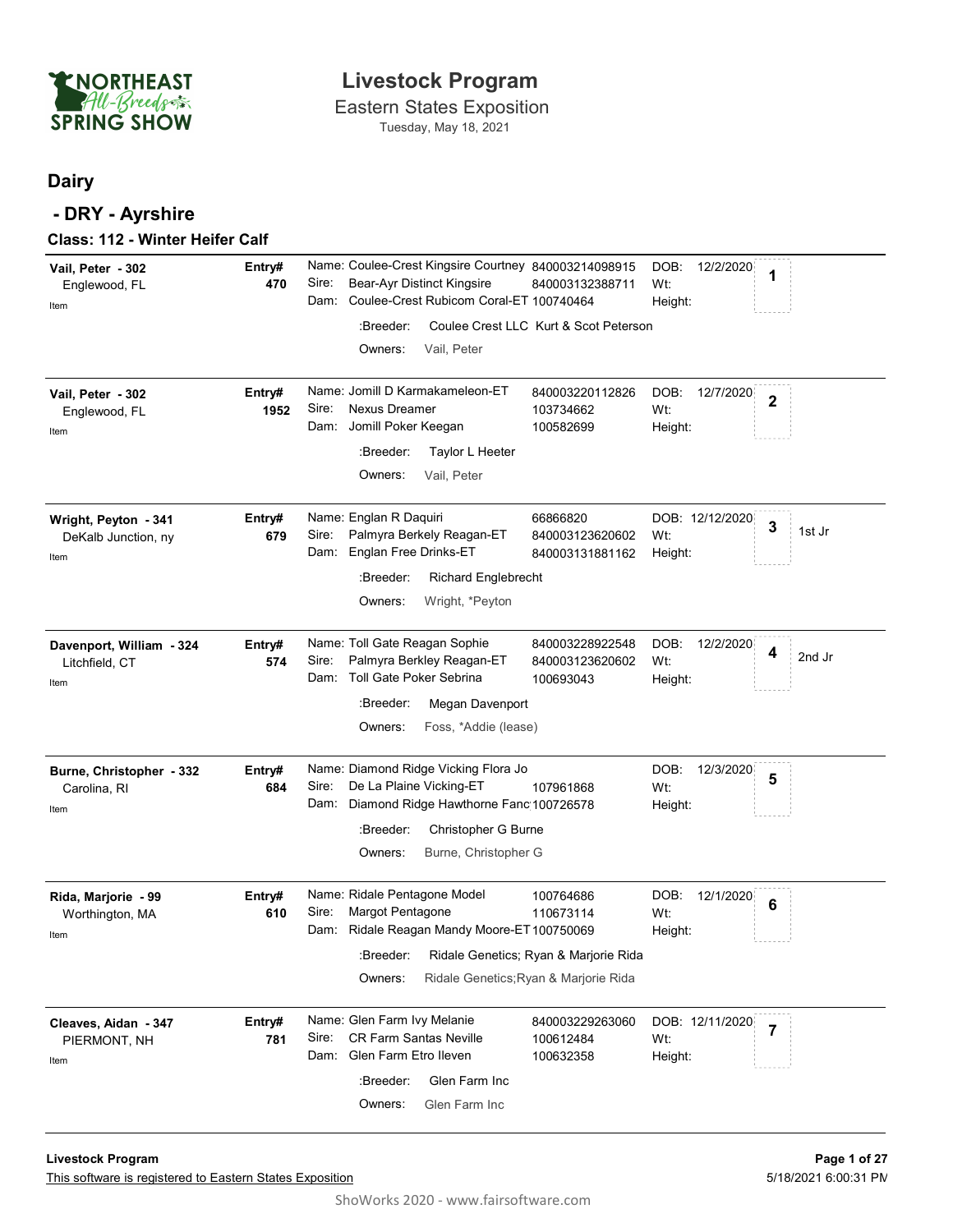| <b>ENORTHEAST</b>                                                      |               | <b>Livestock Program</b>                                                                                    |                                                 |                                     |    |        |
|------------------------------------------------------------------------|---------------|-------------------------------------------------------------------------------------------------------------|-------------------------------------------------|-------------------------------------|----|--------|
| All-Breeds<br><b>SPRING SHOW</b>                                       |               | <b>Eastern States Exposition</b><br>Tuesday, May 18, 2021                                                   |                                                 |                                     |    |        |
| Jordan, Kylie - 17<br>Hope Valley, RI<br>Item                          | Entry#<br>593 | Name: Brushy-Brook PBR Henrietta<br>Palmyra Berkely Reagan-ET<br>Sire:<br>Dam: Sweet-Pepper Francis Hillary | 840003150074919<br>840003123620602<br>100712335 | DOB: 12/27/2020<br>Wt:<br>Height:   | 8  | 3rd Jr |
|                                                                        |               | :Breeder:<br>Kylie Jordan<br>Jordan, *Kylie; Brushy Brook Farm<br>Owners:                                   |                                                 |                                     |    |        |
| Hawklsey, Craig - 317<br>West kingstown, Ri<br>Item                    | Entry#<br>546 | Name: Sweet Pepper Francis HoHo<br>Sire:<br>Deer Hill Francis<br>Sweet Pepper Predator Hobo<br>Dam:         | 840003216269254<br>100602629<br>100746200       | DOB: 12/25/2020<br>Wt:<br>Height:   | 9  |        |
|                                                                        |               | :Breeder:<br>Craig & Bonnie Hawklsey<br>Owners:<br>Hawksley, Craig & Bonnie                                 |                                                 |                                     |    |        |
| Fortin, Bethany and Bryant - 20 Entry#<br>Ellenburg Center, NY<br>Item | 209           | Name: Brandy-Brook B-King Pippy<br>De La Plaine B-King<br>Sire:<br>Dam: Scapeland Prime Pippa               | 840003210851884<br>109500046<br>100709447       | DOB:<br>1/29/2021<br>Wt:<br>Height: | 10 | 4th Jr |
|                                                                        |               | Bethany & Bryant Fortin<br>:Breeder:<br>Coplen, *Kade (lessee)<br>Owners:                                   |                                                 |                                     |    |        |
| Nolan, Bridey - 46<br>Eagle Bridge, NY<br>Item                         | Entry#<br>95  | Name: Old-Bankston No-Fear<br>Old-Bankston JC Barclay-ET<br>Sire:<br>Old-Bankston B Fearless<br>Dam:        | 840003223019485<br>840003144800005<br>73762489  | DOB: 1/18/2021<br>Wt:<br>Height:    | 11 | 5th Jr |
|                                                                        |               | :Breeder:<br>Ted, Katie & Clayton Wolf<br>Owners:<br>Nolan, *Bridey                                         |                                                 |                                     |    |        |
| Clendenin, Grace - 33<br>Westfield, Ma<br>Item                         | Entry#<br>52  | Name: Whistle-Wind B-King Daffodil<br>De La Plaine B-King<br>Sire:<br>Dam: Kingswood Volvo Dalia            | 840003230145969<br>109500046<br>100742868       | DOB: 12/20/2020<br>Wt:<br>Height:   | 12 | 6th Jr |
|                                                                        |               | :Breeder:<br>Grace Clendenin<br>Owners:<br>Clendenin, *Grace                                                |                                                 |                                     |    |        |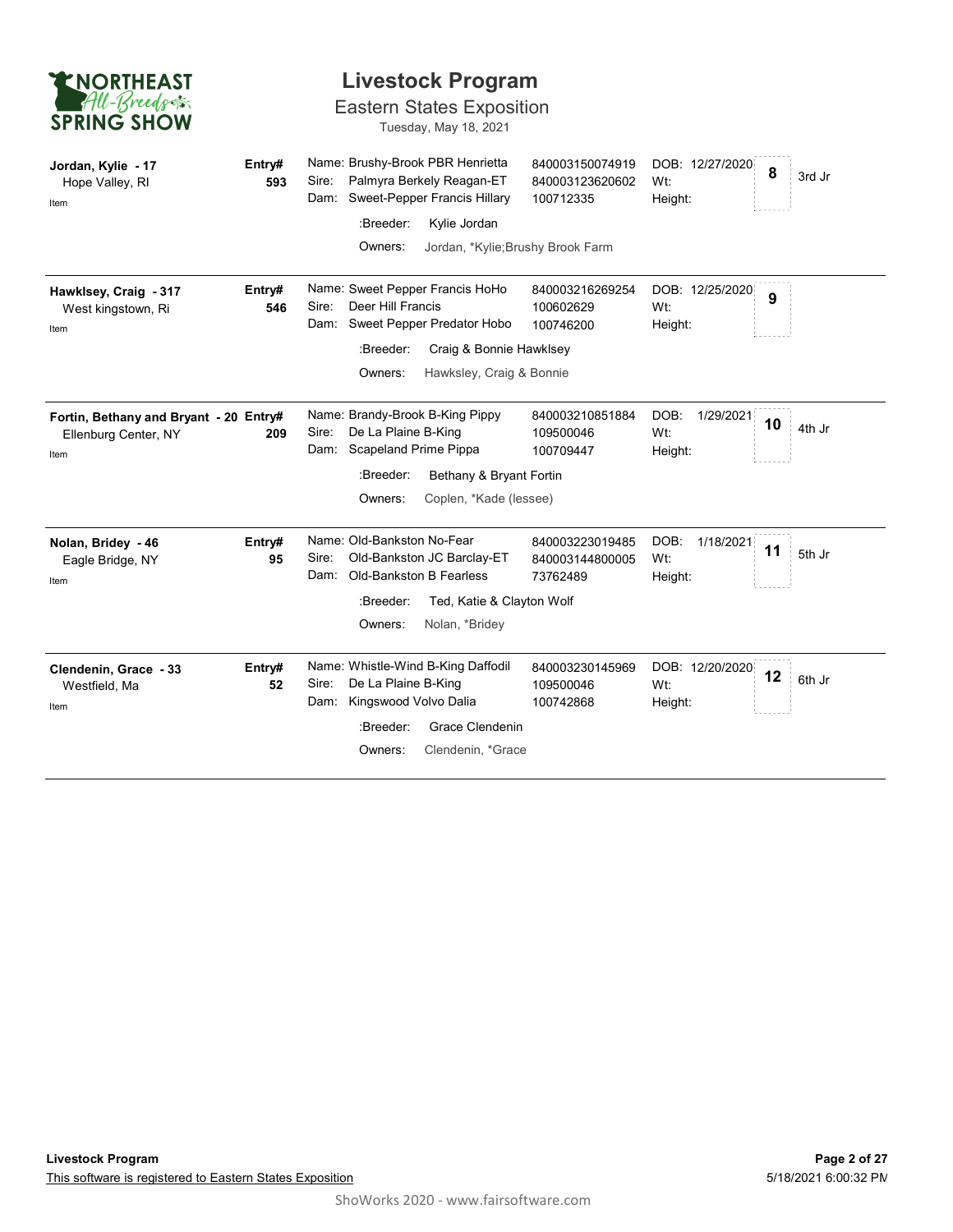

#### Class: 113 - Fall Heifer Calf

| <b>ENORTHEAST</b>                             |                | <b>Livestock Program</b>                                                                                                                                                                                                                                                                                                |
|-----------------------------------------------|----------------|-------------------------------------------------------------------------------------------------------------------------------------------------------------------------------------------------------------------------------------------------------------------------------------------------------------------------|
| All-Breeds<br><b>SPRING SHOW</b>              |                | <b>Eastern States Exposition</b><br>Tuesday, May 18, 2021                                                                                                                                                                                                                                                               |
| Class: 113 - Fall Heifer Calf                 |                |                                                                                                                                                                                                                                                                                                                         |
| Tarryk, Zachary - 242<br>Dayville, CT<br>Item | Entry#<br>419  | Name: Poppydale Tuxedo Goober<br>9/24/2020<br>840003206070886<br>DOB:<br>1<br>Ruisseau Clair Tuxedo-ET<br>Sire:<br>Wt:<br>109844514<br>Poppydale Vicking Goon<br>Dam:<br>840003128791609<br>Height:<br>Jr Champ.<br>Elizabeth Trombly & Julien Couillard<br>:Breeder:<br>Tarryk, Zachary; August Koebke<br>Owners:      |
| Vail, Peter - 302<br>Englewood, FL<br>Item    | Entry#<br>405  | Name: Mackinson King Mercedes<br>DOB:<br>9/6/2020<br>840003147292006<br>$\overline{2}$<br>Bear-Ayr Distinct Kingsire<br>Wt:<br>Sire:<br>840004132388711<br>Old-N-Lazy Motion For Mistral-E 840003012136397<br>Dam:<br>Height:<br>:Breeder:<br><b>Mackinson Dairy</b><br>Vail, Peter<br>Owners:                          |
| Hardy, Henry - 159<br>Farmington, ME<br>Item  | Entry#<br>507  | Name: Hardy Farm Dixon Ribbon<br>DOB:<br>840003214357999<br>10/7/2020<br>3<br>Maple Dell O Dixon-ET<br>Sire:<br>65302749<br>Wt:<br>Hardy Farm Lochinvar Robyn<br>Dam:<br>74155713<br>Height:<br>Hardy Farm<br>:Breeder:<br>Schofield, *Lydia; Henry Hardy<br>Owners:                                                    |
| Caverly, Leah - 337<br>Durham, NH<br>Item     | Entry#<br>689  | Name: SML Vicking Bryony-ET<br>DOB:<br>840003207504438<br>9/7/2020<br>4<br>De La Plaine Vicking-ET<br>Sire:<br>Wt:<br>107961868<br>Haynes-Farm Brachiosaurus<br>Dam:<br>73417044<br>Height:<br>:Breeder:<br><b>Molly Doty</b><br>Caverly, *Leah; Matthew Lafferty<br>Owners:                                            |
| Hill, Sarah - 289<br>Bristol, VT<br>Item      | Entry#<br>342  | Name: Four-Hills Tuxedo Delaware<br>840003218349245<br>DOB:<br>9/19/2020<br>5<br>1st Jr<br>Ruisseau Clair Tuxedo-ET<br>Sire:<br>Wt:<br>109844514<br>Dam: Four-Hills Gibbs Dee 6010-ET<br>840003126756233<br>Height:<br>Jr Show Jr Champ.<br>Britney/Megan/Bradley HIII<br>:Breeder:<br>Hill, *Sarah<br>Owners:          |
| Hardy, Henry - 159<br>Farmington, ME<br>Item  | Entry#<br>505  | Name: Hardy Farm BKing Radient<br>DOB:<br>9/1/2020<br>840003214357997<br>6<br>2nd Jr<br>De La Plaine B-King<br>Sire:<br>Wt:<br>10950046<br>Dam: Hardy Farm Lochinvar Raelee<br>74155712<br>Height:<br>Hardy Farm<br>:Breeder:<br>Ross, *Amelia; Henry Hardy<br>Owners:                                                  |
| Chittenden, Cassie - 392<br>, NY<br>Item      | Entry#<br>1947 | Name: Blind-Buck-Valley-Retso Vanity<br>DOB:<br>9/2/2020<br>840003234627220<br>$\overline{7}$<br>Palmyra Berkely Reagan-ET<br>Sire:<br>Wt:<br>840003123620602<br>Blind-Buck-Valley TSB Valor<br>Dam:<br>840003128816584<br>Height:<br>:Breeder:<br>Retso Hol/J Jablonski<br>Owners:<br>Retso Holsteins; Jarid Jablonski |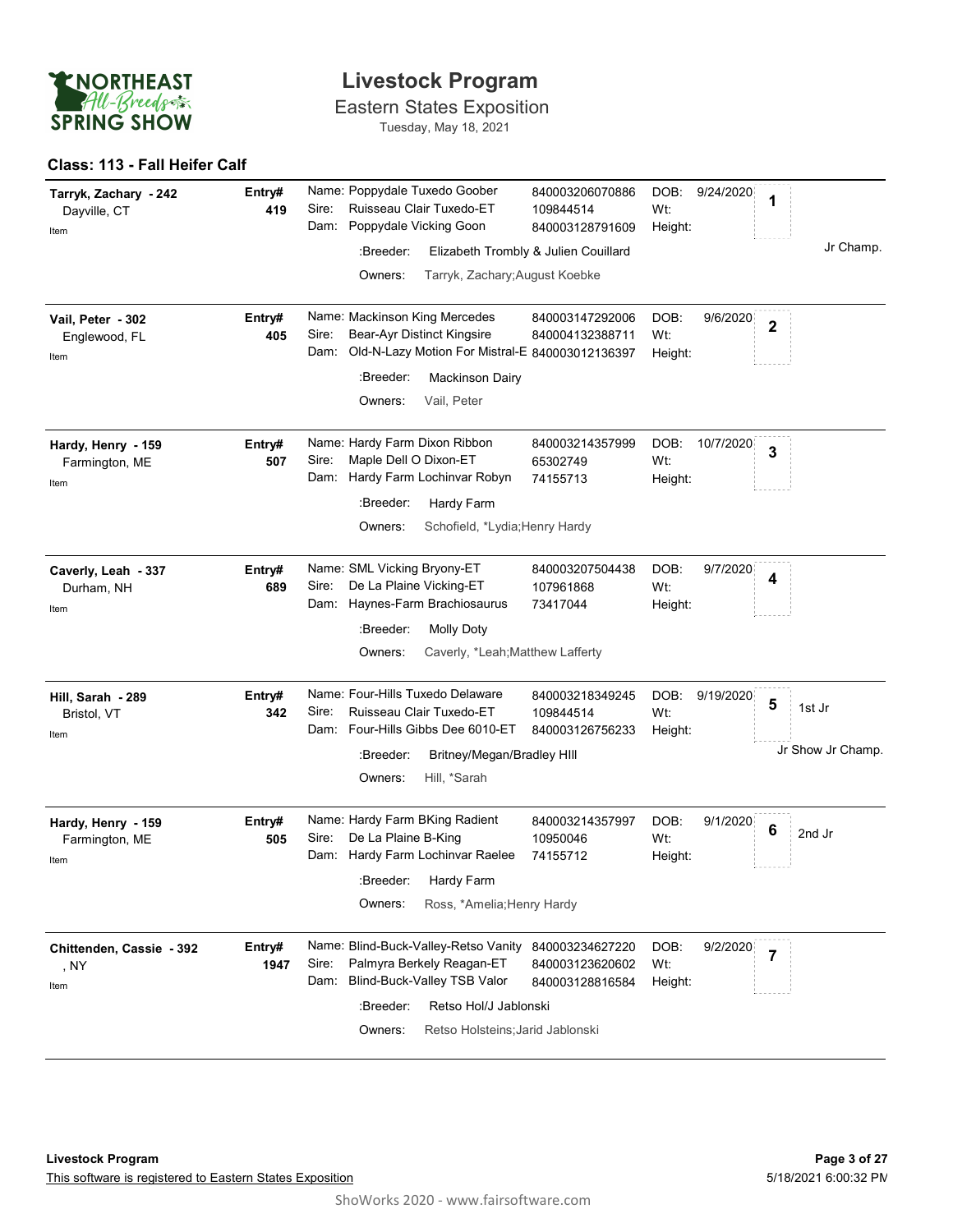| <b>ENORTHEAST</b>                                     |               |                                                                           | <b>Livestock Program</b>                                                  |                                                                             |                        |                |                       |        |
|-------------------------------------------------------|---------------|---------------------------------------------------------------------------|---------------------------------------------------------------------------|-----------------------------------------------------------------------------|------------------------|----------------|-----------------------|--------|
| All-Breeds<br><b>SPRING SHOW</b>                      |               |                                                                           | <b>Eastern States Exposition</b><br>Tuesday, May 18, 2021                 |                                                                             |                        |                |                       |        |
| Woodis, Mary - 115<br>Spencer, Ma<br>Item             | Entry#<br>201 | Name: Legacy Lane Sherman Juniper<br>Sire:<br>Dam: Legacy Lane DWHAM June | Ocean Ayr BBBK Sherman-ET                                                 | 840003217753416<br>100496730<br>100727579                                   | DOB:<br>Wt:<br>Height: | 9/12/2020      | 8                     |        |
|                                                       |               | :Breeder:                                                                 | Legacy Lane Farm                                                          |                                                                             |                        |                |                       |        |
|                                                       |               | Owners:                                                                   |                                                                           | Legacy Lane Farm; Steve, Mary & Zachary Woodis                              |                        |                |                       |        |
| Wolf, Michael - 85<br>Lebanon, CT<br>Item             | Entry#<br>103 | Name: Kingswood Predator Dreamer<br>Sire:<br>Dam:                         | Forever Schoon Predator-ET<br>Kingswood Dozer Diamond                     | 100764305<br>11119921<br>100735510                                          | DOB:<br>Wt:<br>Height: | 9/6/2020       | $\cdots$<br>9         | 3rd Jr |
|                                                       |               | :Breeder:                                                                 | John Ennis                                                                |                                                                             |                        |                |                       |        |
|                                                       |               | Owners:                                                                   | Wolf, *Michael                                                            |                                                                             |                        |                |                       |        |
| woodis, william - 239<br>north brookfield, ma<br>Item | Entry#<br>528 | Name: Lone Birch Free Beer<br>Sire:<br>Dam: ALW Regan Luna                | Terrace Bank Free Beer-ET                                                 | 840003145335417<br>16437377<br>100741166                                    | DOB:<br>Wt:<br>Height: | 9/3/2020       | $\cdots \cdots$<br>10 | 4th Jr |
|                                                       |               | :Breeder:                                                                 |                                                                           | Gabe Blaisdell/Lone Birch Ayrshires                                         |                        |                |                       |        |
|                                                       |               | Owners:                                                                   |                                                                           | Blaisdell, *Gabe;Lone Birch Ayrshires;Ayr-Bay Farm                          |                        |                |                       |        |
| Wright, Bailey - 100<br>DeKalb Junction, ny           | Entry#<br>672 | Name: Englan B Dicing<br>Sire:<br>Englan Dreamer Danica<br>Dam:           | Palmyra Tri-Star Burdette-ET                                              | 66866818<br>100419568<br>840003131881169                                    | Wt:<br>Height:         | DOB: 9/18/2020 | $\cdots$<br>11        | 5th Jr |
| Item                                                  |               | :Breeder:                                                                 | <b>Bailey Wright</b>                                                      |                                                                             |                        |                |                       |        |
|                                                       |               | Owners:                                                                   | Wright, *Bailey                                                           |                                                                             |                        |                |                       |        |
| MacDonald, Noah - 60<br>DeKalb Jct, NY                | Entry#<br>650 | Name: Englan R Savage<br>Sire:                                            | Palmyer Berkley Reagan- ET                                                | 66866819<br>840003123620602                                                 | Wt:                    | DOB: 9/20/2020 | 12                    | 6th Jr |
| Item                                                  |               | Dam: Englan B Smart                                                       |                                                                           | 840003131881165                                                             | Height:                |                |                       |        |
|                                                       |               | :Breeder:<br>Owners:                                                      | <b>Richard Engelbrecht</b><br>MacDonald, *Noah                            |                                                                             |                        |                |                       |        |
| Youngers, Casey - 283                                 | Entry#        | Name: Westbound ONS Okalani-ET<br>De La Plaine B-King<br>Sire:            |                                                                           | 840003143835573                                                             | DOB:<br>Wt:            | 9/2/2020       | 13                    | 7th Jr |
| Houghton, NY<br>Item                                  | 357           |                                                                           | Dam: Old-Bankstons One Nightstand                                         | 109500046<br>73762462                                                       | Height:                |                |                       |        |
|                                                       |               | :Breeder:<br>Owners:                                                      |                                                                           | Lakeview Genetics & Stone Oak Genetic<br>Youngers, *Casey;Lakeview Genetics |                        |                |                       |        |
| Woodman, Tyler - 153                                  | Entry#        |                                                                           |                                                                           | Name: Woodman-Farm Autumn Spice 840003225068836                             | DOB:                   | 9/7/2020       | 14                    |        |
| Claremont, NH                                         | 806           | Sire:                                                                     | Bear-Ayr Distinct Kingsire<br>Dam: Woodman-Farm Lochnivar Adele 100708129 | 840003132388711                                                             | Wt:<br>Height:         |                |                       |        |
| Item                                                  |               | :Breeder:                                                                 | Woodman-Farm                                                              |                                                                             |                        |                |                       |        |
|                                                       |               | Owners:                                                                   | Woodman-Farm                                                              |                                                                             |                        |                |                       |        |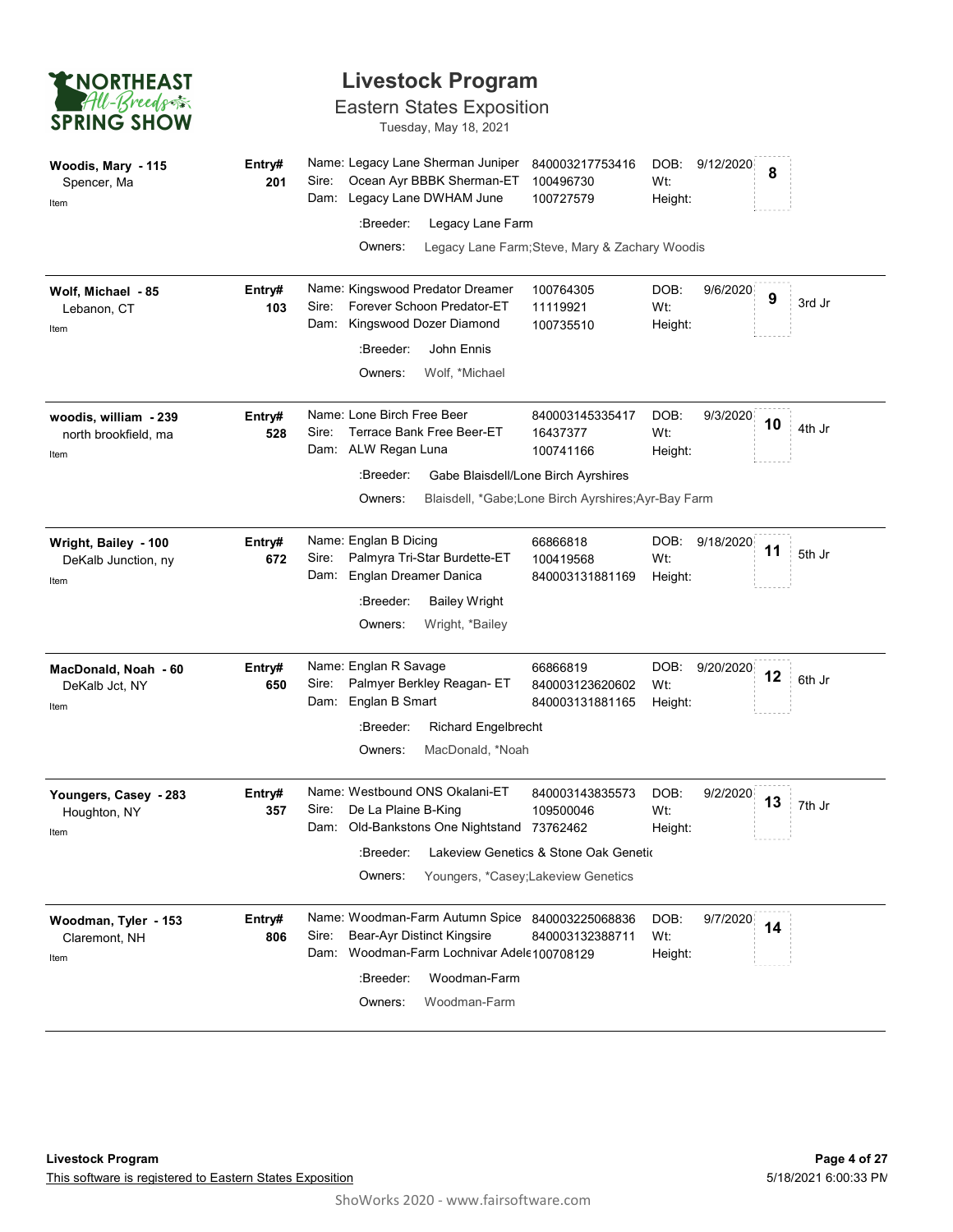

### Eastern States Exposition

| <b>ENORTHEAST</b><br>All-Breeds<br><b>SPRING SHOW</b> |               |                                                                                                                          | <b>Livestock Program</b><br><b>Eastern States Exposition</b><br>Tuesday, May 18, 2021                   |                                                                                           |                        |                 |    |        |
|-------------------------------------------------------|---------------|--------------------------------------------------------------------------------------------------------------------------|---------------------------------------------------------------------------------------------------------|-------------------------------------------------------------------------------------------|------------------------|-----------------|----|--------|
| Baker, Renee - 172<br>Craftsbury Commons, VT<br>Item  | Entry#<br>618 | Name: Honor Roll Yellow Regina<br>Pie X Yellow-ET<br>Sire:<br>Dam: Honor Roll DB Regina 34<br>:Breeder:<br>Owners:       | <b>Harold Deering</b><br>Deering, Harold; Renee Baker                                                   | 840003210173029<br>110771578<br>840003132543070                                           | DOB:<br>Wt:<br>Height: | 9/2/2020        | 15 |        |
| Cleaves, Aidan - 347<br>PIERMONT, NH<br>Item          | Entry#<br>782 | Sire:<br>Glen Farm BJ Connie<br>Dam:<br>:Breeder:<br>Owners:                                                             | <b>CR Farm Santas Neville</b><br>Glen Farm Inc<br>Glen Farm Inc                                         | Name: Glen Farm N Connie Blue Moon 840003229263053<br>100612484<br>840003201681904        | Wt:<br>Height:         | DOB: 10/31/2020 | 16 |        |
| Curtis Szalach, Erin - 184<br>Cazenovia, NY<br>Item   | Entry#<br>785 | Name: Cedarcut Pred Red Cherry<br>Sire:<br>Dam:<br>:Breeder:<br>Owners:                                                  | Forever Schoon Predator-ET<br><b>Cedarcut Farm</b><br>Curtis Szalach, *Erin                             | 840003214808392<br>11119921                                                               | DOB:<br>Wt:<br>Height: | 9/25/2020       | 17 | 8th Jr |
| Hawklsey, Craig - 317<br>West kingstown, Ri<br>Item   | Entry#<br>547 | Sire:<br>Dam:<br>:Breeder:<br>Owners:                                                                                    | Duo Star Gentleman-ET<br>Sweet Pepper Modem Hala<br>Craig & Bonnie Hawklsey<br>Hawksley, Craig & Bonnie | Name: Sweet Pepper Gentleman Harbo 840003216269255<br>106306758<br>100556964              | DOB:<br>Wt:<br>Height: | 9/3/2020        | 18 |        |
| Small, Caitlin - 9<br>HUNTINGTON, MA<br>Item          | Entry#<br>85  | Sire:<br>Dam: Silver-Lane Blackjack Twisted<br>:Breeder:<br>Owners:                                                      | Palmyra Power Remsburg<br><b>Caitlin Small</b><br>Small, Caitlin                                        | Name: Silver-Lane Remsburg Talladega840003151205696<br>840003135447744<br>840003151205692 | DOB:<br>Wt:<br>Height: | 9/30/2020       | 19 |        |
| Clendenin, Grace - 33<br>Westfield, Ma<br>Item        | Entry#<br>53  | Name: Whistle-Wind Shining Shelly<br>Visserdale Shining<br>Sire:<br>Dam: Honor-Roll Gentle Sally<br>:Breeder:<br>Owners: | Grace Clendenin<br>Clendenin, *Grace                                                                    | 840003230145968<br>12211599<br>840003145524962                                            | DOB:<br>Wt:<br>Height: | 9/11/2020       | 20 | 9th Jr |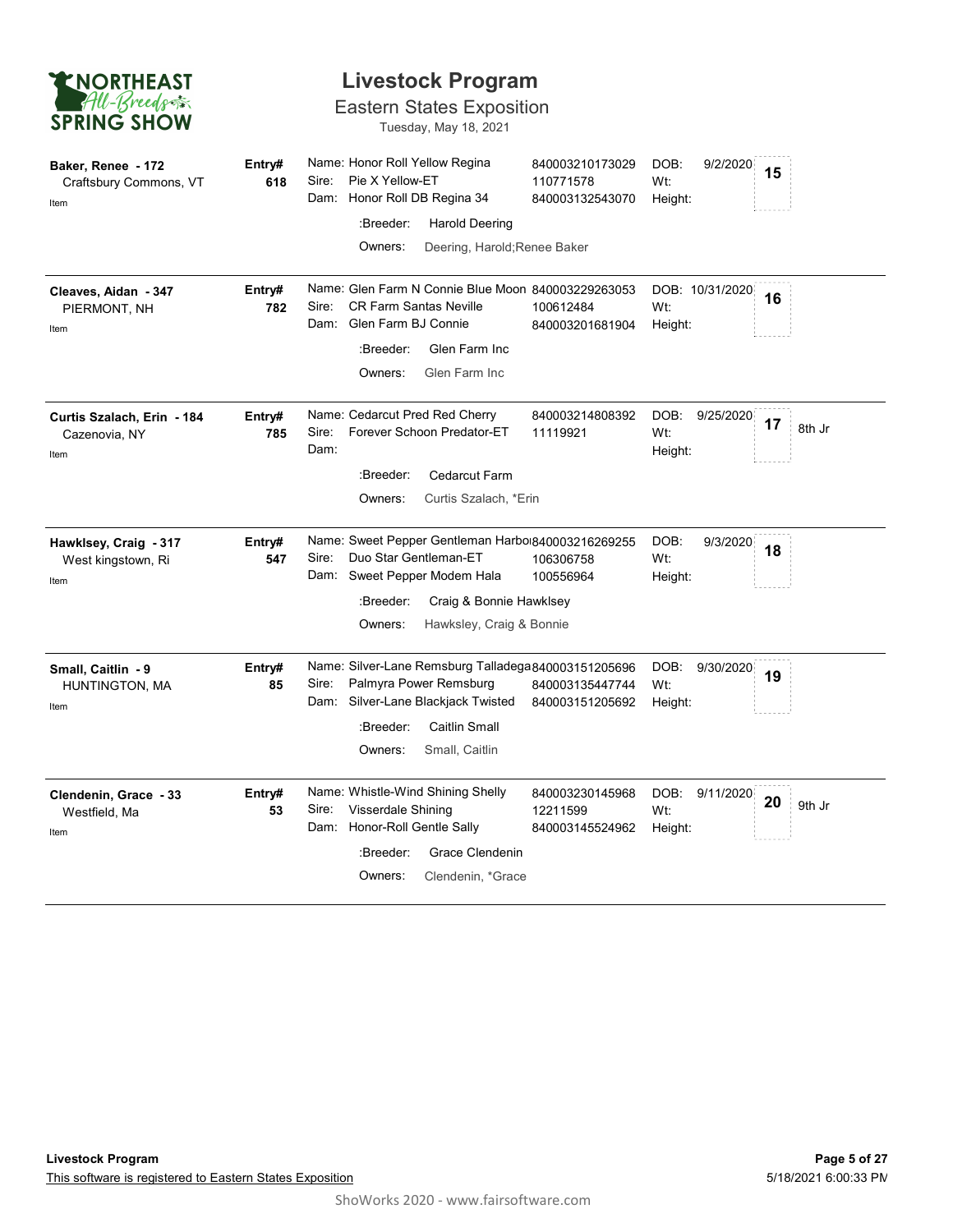

Eastern States Exposition Tuesday, May 18, 2021

### Class: 114 - Sumr Yrlng Heifer

| Hatch, Emily - 286<br>Houghton, NY                  | Entry#<br>356 | Name: Hinz Sight Rosetta<br>Des Fleurs Saguenay<br>Sire:                                                                                 | 840003143835568<br>110380727                                            | DOB:<br>6/2/2020<br>Wt:             | 1                       | 1st Jr                         |
|-----------------------------------------------------|---------------|------------------------------------------------------------------------------------------------------------------------------------------|-------------------------------------------------------------------------|-------------------------------------|-------------------------|--------------------------------|
| Item                                                |               | Heimeman Burdette Rosabelle<br>Dam:<br>:Breeder:<br><b>Lakeview Genetics</b><br>Hatch, *Emily;Lakeview Genetics<br>Owners:               | 100602674                                                               | Height:                             |                         | Jr Show Res Jr Champ.          |
| Thygesen, Keenan - 84<br>Tunbridge, VT<br>Item      | Entry#<br>331 | Name: Farmstead Kingsire Hokey<br>Sire:<br>Bear-Ayr Distinct Kingsire<br>Dam: Farmstead Burdette Hoosier-ET 840003139018024<br>:Breeder: | 840003208993593<br>840003132388711<br>Keenan Thygesen & Zachary Johnson | DOB:<br>7/3/2020<br>Wt:<br>Height:  | $\overline{\mathbf{2}}$ | 2nd Jr<br>Jr Show HM Jr Champ. |
|                                                     |               | Owners:                                                                                                                                  | Thygesen, *Keenan; Zachary Johnson                                      |                                     |                         |                                |
| Woodman, Tyler - 153<br>Claremont, NH<br>Item       | Entry#<br>809 | Name: Woodman-Farm Midnight Secret 840003205974015<br>Cedarcut Colatas Champion<br>Sire:<br>Woodman-Farm Mad Max Sandy 100657067<br>Dam: | 100722079                                                               | DOB:<br>6/4/2020<br>Wt:<br>Height:  | 3                       |                                |
|                                                     |               | :Breeder:<br>Tyler Woodman<br>Woodman, Tyler<br>Owners:                                                                                  |                                                                         |                                     |                         |                                |
| Rida, Marjorie - 99<br>Worthington, MA<br>Item      | Entry#<br>611 | Name: Kler-Vu Lochinvar Cher-ET<br>Sire:<br>Libbys Lochinvar<br>Kler-Vu Ramius Christmas<br>Dam:                                         | 100764659<br>100543021<br>69247784                                      | DOB:<br>6/20/2020<br>Wt:<br>Height: | 4                       |                                |
|                                                     |               | <b>Tom Gillette</b><br>:Breeder:<br>Owners:                                                                                              | Ridale Genetics; Ryan & Marjorie Rida                                   |                                     |                         |                                |
| Bango, Brayden - 328<br>Dekalb Junction, NY<br>Item | Entry#<br>670 | Name: Lakeview Saguenay Tamina<br>Des Fleurs Saguenay<br>Sire:<br>Mowrys Vicking Terriann<br>Dam:                                        | 840003143835569<br>110380727<br>100737875                               | DOB:<br>6/8/2020<br>Wt:<br>Height:  | 5                       |                                |
|                                                     |               | :Breeder:<br><b>Casey Hines</b><br>Bango, *Brayden & Connor<br>Owners:                                                                   |                                                                         |                                     |                         |                                |
|                                                     |               | Name: Brushy-Brook BK Shae                                                                                                               |                                                                         |                                     |                         |                                |
| Jordan, Kylie - 17<br>Hope Valley, RI<br>Item       | Entry#<br>592 | Sire:<br>De La Plaine B-King<br>Dam: Sweet-Pepper Predator Shale                                                                         | 840003150074917<br>109500046<br>100728589                               | DOB:<br>7/19/2020<br>Wt:<br>Height: | 6                       | 3rd Jr                         |
|                                                     |               | :Breeder:<br>Kylie Jordan<br>Jordan, *Kylie; Brushy Brook Farm<br>Owners:                                                                |                                                                         |                                     |                         |                                |
| Howe, Monica - 58<br>New Braintree, MA<br>Item      | Entry#<br>25  | Name: Misty River Gentle June Bug<br>Duo Star Gentleman<br>Sire:<br>Misty River Freebeer Jokes OnU 100747546<br>Dam:                     | 100762536<br>106306758                                                  | DOB:<br>6/1/2020<br>Wt:<br>Height:  | $\overline{7}$          |                                |
|                                                     |               | Monica Howe<br>:Breeder:<br>Howe, Monica<br>Owners:                                                                                      |                                                                         |                                     |                         |                                |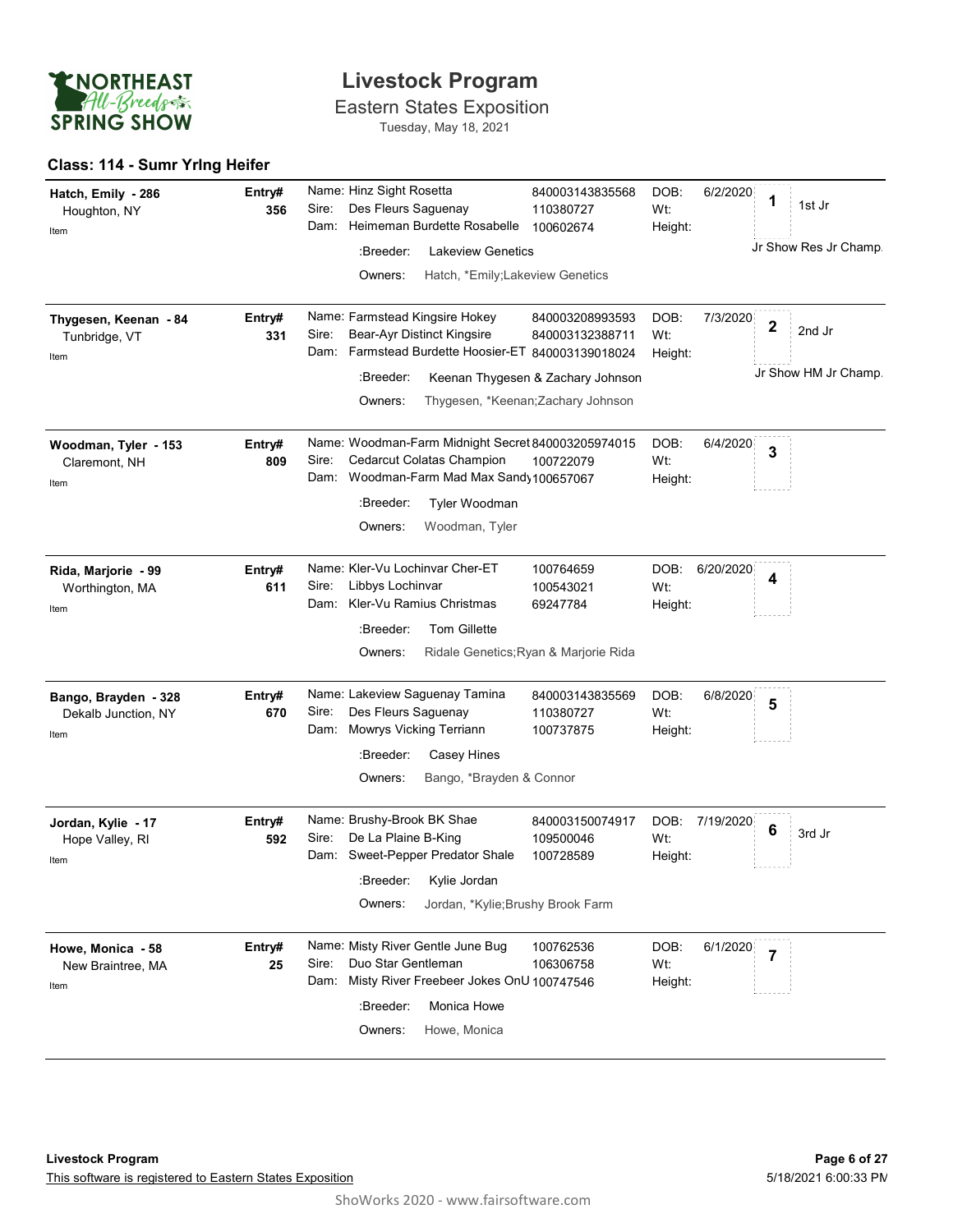| <b>ENORTHEAST</b><br>All-Breeds<br><b>SPRING SHOW</b> |               | <b>Livestock Program</b><br><b>Eastern States Exposition</b><br>Tuesday, May 18, 2021                                                                                                                                                                                              |
|-------------------------------------------------------|---------------|------------------------------------------------------------------------------------------------------------------------------------------------------------------------------------------------------------------------------------------------------------------------------------|
| Wilcox, Kelly - 36<br>Varysburg, NY<br>Item           | Entry#<br>454 | Name: On The Map Platinum Jackie<br>840003144646731<br>DOB:<br>6/4/2020<br>8<br>4th Jr<br><b>Tristar Platinum-ET</b><br>Sire:<br>6182022<br>Wt:<br>Old-Bankston Burdette Jerica-ET73762495<br>Dam:<br>Height:<br>Wilcox, Ashton<br>:Breeder:<br>Owners:<br>Wilcox, *Ashton         |
| Farm, Fencroft - 373<br>Pike, NH<br>Item              | Entry#<br>852 | Name: Fencroft Predators Hearty<br>7/14/2020<br>840003238922109<br>DOB:<br>9<br>Forever Schoon Predator<br>Sire:<br>Wt:<br>11119921<br>Fencroft Ambush Elu<br>Dam:<br>100725894<br>Height:<br>:Breeder:<br>Mackenzie Smith<br>Owners:<br>Smith, Mackenzie                          |
| Tarryk, Zachary - 242<br>Dayville, CT<br>Item         | Entry#<br>44  | Name: Woodman-Farm Magellan Wylda840003205974016<br>DOB:<br>6/23/2020<br>10<br>Des Coteaux Magellan<br>Sire:<br>Wt:<br>110237606<br>Scapeland Burdette Whats Up 100694352<br>Dam:<br>Height:<br>:Breeder:<br>Tyler Woodman<br>Owners:<br>Tarryk, Zachary; August Koebke            |
| Depaul Jr, Martin - 363<br>Argyle, NY<br>Item         | Entry#<br>720 | Name: Westbound B-King Nora-ET<br>DOB:<br>6/7/2020<br>840003143835571<br>11<br>5th Jr<br>De La Plaine B-King<br>Sire:<br>109500046<br>Wt:<br>Old Bankston's One Nightstand 73762462<br>Dam:<br>Height:<br><b>West Bound Genetics</b><br>:Breeder:<br>DePaul, *Martin Jr<br>Owners: |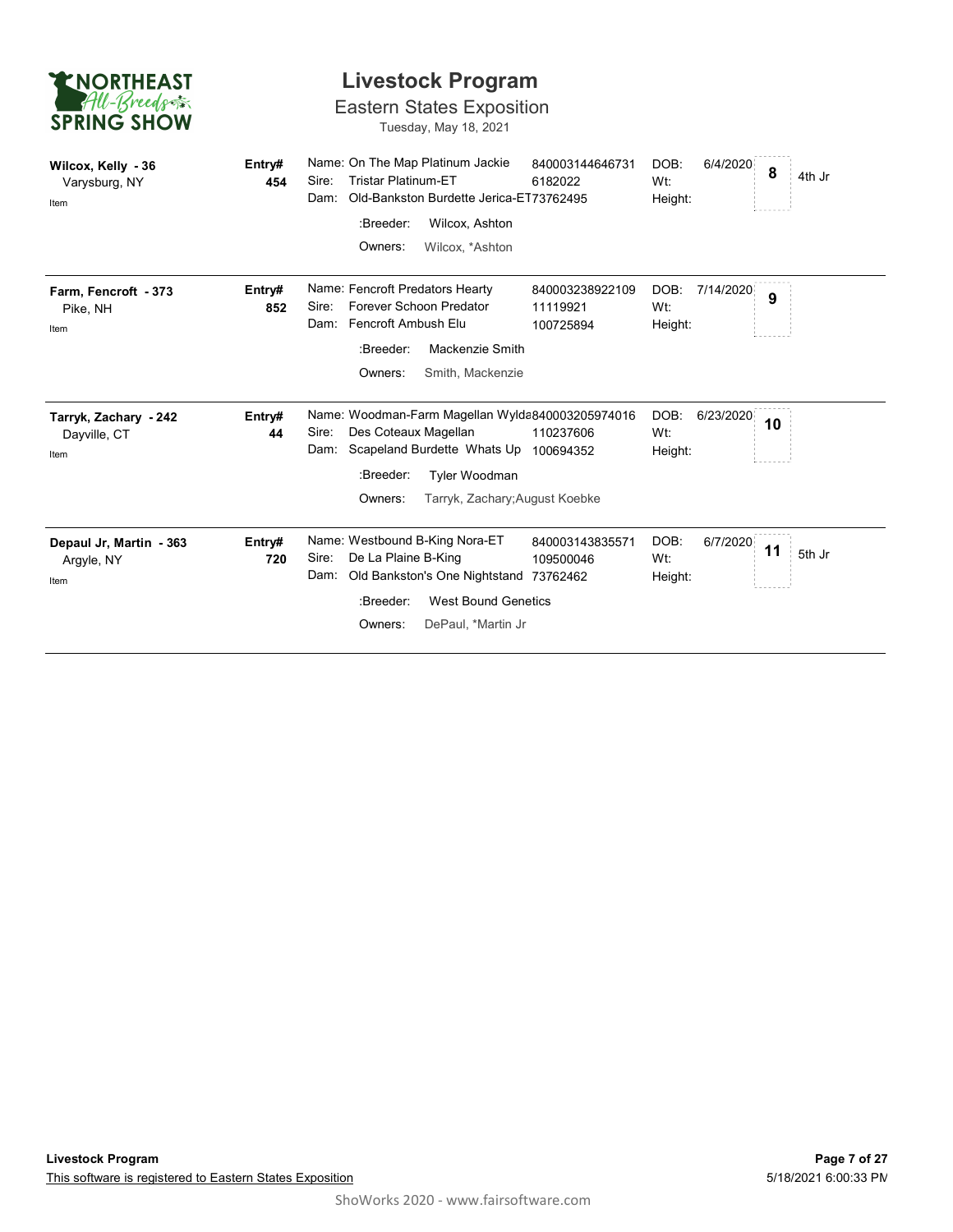

### Class: 115 - Spring Yrlng Heifer

| <b>ENORTHEAST</b><br>All-Breeds                |               | <b>Livestock Program</b><br><b>Eastern States Exposition</b>                                                                               |                                                              |                                     |                   |
|------------------------------------------------|---------------|--------------------------------------------------------------------------------------------------------------------------------------------|--------------------------------------------------------------|-------------------------------------|-------------------|
| <b>SPRING SHOW</b>                             |               | Tuesday, May 18, 2021                                                                                                                      |                                                              |                                     |                   |
| Class: 115 - Spring Yrlng Heifer               |               |                                                                                                                                            |                                                              |                                     |                   |
| Rida, Marjorie - 99<br>Worthington, MA<br>Item | Entry#<br>613 | Name: Old-N-Lazy KS Madalynn-ET<br>Bear-Ayr Distinct Kingsire<br>Sire:<br>Sharwards Calimero Megan<br>Dam:<br>Megan Syndicate<br>:Breeder: | 840003206993296<br>840003132388711<br>100515910              | DOB:<br>3/6/2020<br>Wt:<br>Height:  | 1<br>HM Jr Champ. |
|                                                |               | Owners:<br>Meagan Blankenship                                                                                                              | Ridale Genetics; Ryan & Marjorie Rida; M&M Cattle Co; Matt & |                                     |                   |
| Vail, Peter - 302<br>Englewood, FL<br>Item     | Entry#<br>839 | Name: Jomill Gentle Kreation<br>Duo Star Gentleman- ET<br>Sire:<br>Jomill Kalifornia Dreamer - ET<br>Dam:                                  | 840003142653009<br>106306758<br>840003131043059              | DOB:<br>4/17/2020<br>Wt:<br>Height: | $\overline{2}$    |
|                                                |               | :Breeder:<br>Taylor L Heeter<br>Vail, Peter<br>Owners:                                                                                     |                                                              |                                     |                   |
| Wilcox, Kelly - 36<br>Varysburg, NY<br>Item    | Entry#<br>453 | Name: Champlin-Arlig Dinas Dani-ET<br>Palmyra Berkely Reagan-ET<br>Sire:<br>Dam: Champlin-Arlig Burdette Dina                              | 840003143835562<br>840003123620602<br>840003125073879        | DOB:<br>3/3/2020<br>Wt:<br>Height:  | 3<br>1st Jr       |
|                                                |               | :Breeder:<br>Champlin-Arlig Syndicate<br>Wilcox, *Levi<br>Owners:                                                                          |                                                              |                                     |                   |
| Hatch, Abby - 327<br>Portageville, NY<br>Item  | Entry#<br>707 | Name: Champlin-Arlig Dinas Darci-ET<br>Palmyra Berkley Reagan<br>Sire:<br>Champlig-Arlig Burdette Dina<br>Dam:                             | 840003143835558<br>840003123620602<br>840003125073879        | DOB:<br>3/1/2020<br>Wt:<br>Height:  | 4<br>2nd Jr       |
|                                                |               | :Breeder:<br>Champlin-Arlig Syndicate<br>Hatch, *Abby; Brooke Soffer<br>Owners:                                                            |                                                              |                                     |                   |
| Bagley, Daniel - 112<br>Farmington, Me<br>Item | Entry#<br>37  | Name: Honor - Roll Vicking Champaign 840003207917243<br>De La Plaine Vicking-ET<br>Sire:<br>Dam: Honor-Roll Dazzle Cindy 5                 | 107961868<br>100683475                                       | DOB:<br>4/1/2020<br>Wt:<br>Height:  | 5<br>3rd Jr       |
|                                                |               | :Breeder:<br><b>Clarance Deering</b><br>Bagley, *Andrew<br>Owners:                                                                         |                                                              |                                     |                   |
| Rida, Glenn - 124<br>Worthington, MA<br>Item   | Entry#<br>316 | Name: Ridale PBR Magic-ET<br>Palmyra Berkely Reagen-ET<br>Sire:<br>Hardy-Farm Burdette Majestic<br>Dam:                                    | 100761320<br>840003123620602<br>100610213                    | 3/13/2020<br>DOB:<br>Wt:<br>Height: | 6                 |
|                                                |               | :Breeder:<br>Ryan & Marjorie Rida<br>Adams, *Katelyn; Kathleen Rida<br>Owners:                                                             |                                                              |                                     |                   |
| Davenport, Scott - 38<br>Salem, CT<br>Item     | Entry#<br>104 | Name: Kingswood B-King Danielle<br>Sire:<br>De La Plaine B-King<br>Dam: Kingswood Sunspot Cynthia                                          | 100760123<br>109500046<br>100732106                          | DOB: 3/18/2020<br>Wt:<br>Height:    | $\overline{7}$    |
|                                                |               | :Breeder:<br>John Ennis<br>Ennis, John; Scott Davenport<br>Owners:                                                                         |                                                              |                                     |                   |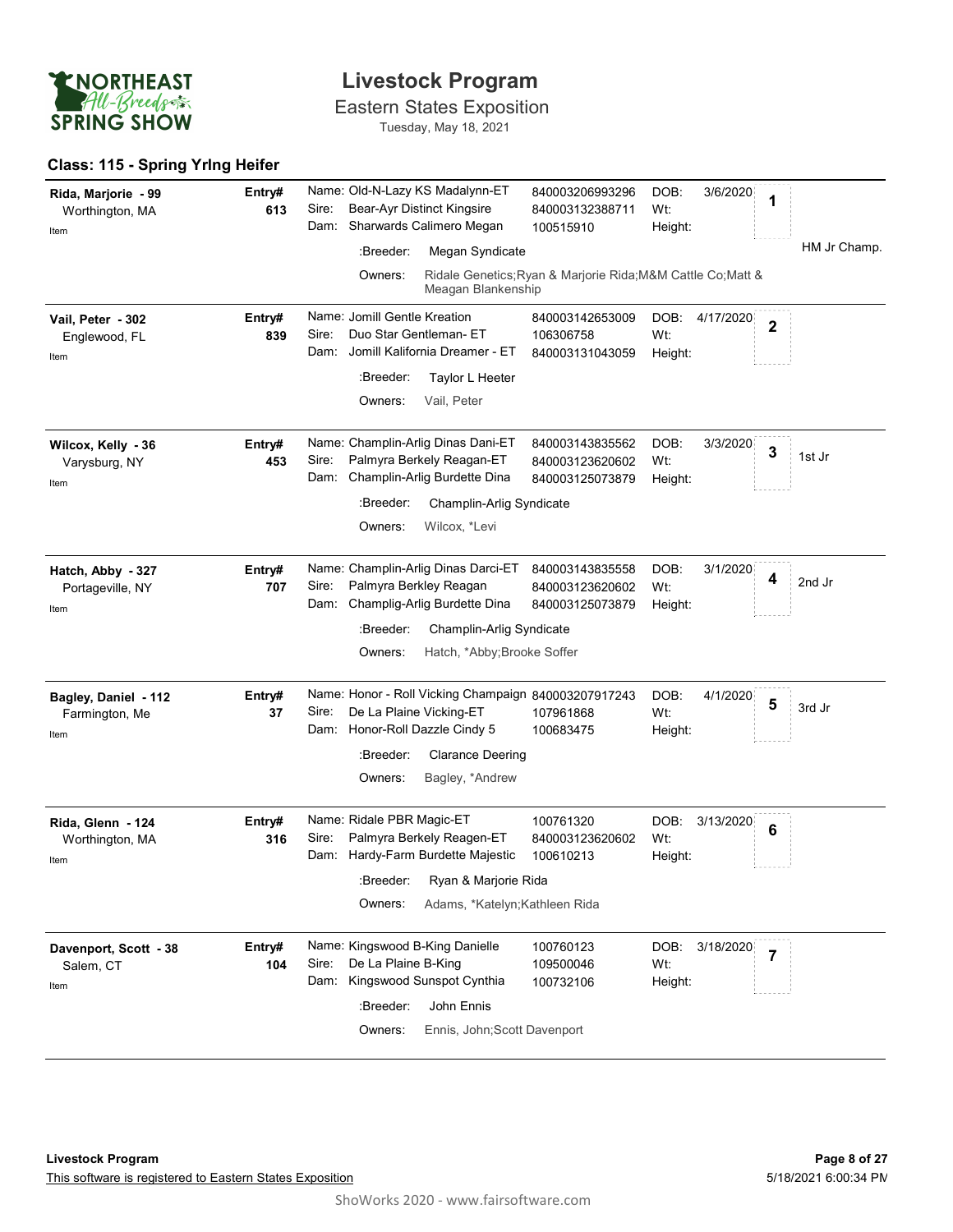| <b>ENORTHEAST</b>  |
|--------------------|
| All-Breeds         |
| <b>SPRING SHOW</b> |

### Eastern States Exposition

| <b>ENORTHEAST</b>                              |               |                                                                                                | <b>Livestock Program</b>                                                                 |                                           |                        |           |    |        |
|------------------------------------------------|---------------|------------------------------------------------------------------------------------------------|------------------------------------------------------------------------------------------|-------------------------------------------|------------------------|-----------|----|--------|
| All-Breeds<br><b>SPRING SHOW</b>               |               |                                                                                                | <b>Eastern States Exposition</b><br>Tuesday, May 18, 2021                                |                                           |                        |           |    |        |
| Russo, Liviya - 181<br>Lunenburg, VT<br>Item   | Entry#<br>553 | Lessard Jumper<br>Sire:<br>Dam:                                                                | Name: Woodman-Farm Jumper Vegas 840003205974011<br>Woodman-Farm Sweet Caroline 100708110 | 105650307                                 | DOB:<br>Wt:<br>Height: | 3/2/2020  | 8  | 4th Jr |
|                                                |               | :Breeder:<br>Owners:                                                                           | <b>Tyler Woodman</b><br>Russo, *Liviya                                                   |                                           |                        |           |    |        |
| Rida, Glenn - 124<br>Worthington, MA<br>Item   | Entry#<br>317 | Name: Ridale Rio Spice-ET<br>Sire:<br>Morning Dew BBK Rio<br>Dam:                              | Ridale Burdette Shique-ET                                                                | 100761375<br>100527085<br>840003126490984 | DOB:<br>Wt:<br>Height: | 3/21/2020 | 9  |        |
|                                                |               | :Breeder:<br>Owners:                                                                           | Ryan & Marjorie Rida<br>Rida, *Kaleigh                                                   |                                           |                        |           |    |        |
| Jordan, Kylie - 17<br>Hope Valley, RI<br>Item  | Entry#<br>589 | Name: Brushy-Brook Black Hulda<br>Blackadder BB Kellogg<br>Sire:<br>Dam:                       | Sweet-Pepper Gentleman Hettie 100737491                                                  | 840003150074913<br>777850                 | DOB:<br>Wt:<br>Height: | 3/1/2020  | 10 |        |
|                                                |               | :Breeder:<br>Owners:                                                                           | Erin Diaz<br>Jordan, *Kylie; Brushy Brook Farm                                           |                                           |                        |           |    |        |
| Tetreault, Zoe - 26<br>Plainfield, CT<br>Item  | Entry#<br>23  | Name: Ridale Rio Suave-ET<br>Morning Dew BBK Rio<br>Sire:<br>Dam:                              | Ridale Burdette Shique- ET                                                               | 100761357<br>100527085<br>840003126490984 | DOB:<br>Wt:<br>Height: | 3/18/2020 | 11 | 5th Jr |
|                                                |               | :Breeder:<br>Owners:                                                                           | Ryan & Marjorie Rida<br>Tetreault, *Zoe                                                  |                                           |                        |           |    |        |
| Jordan, Kylie - 17<br>Hope Valley, RI<br>Item  | Entry#<br>590 | Name: Sweet Pepper Black Hunter<br>Blackadder BB Kellogg<br>Sire:<br>Dam:                      | Sweet-Pepper Gentleman Haley 100746198                                                   | 840003150074914<br>777850                 | DOB:<br>Wt:<br>Height: | 3/6/2020  | 12 | 6th Jr |
|                                                |               | :Breeder:<br>Owners:                                                                           | Craig & Bonnie Hawksley<br>Jordan, *Kylie; Brushy Brook Farm                             |                                           |                        |           |    |        |
| Clendenin, Grace - 33<br>Westfield, Ma<br>Item | Entry#<br>54  | Name: Ridale Rio Money-ET<br>Morning Dew BBK Rio<br>Sire:<br>Dam: Hardy-Farm Burdette Majestic |                                                                                          | 840003206993275<br>100527085<br>100610213 | DOB:<br>Wt:<br>Height: | 3/13/2020 | 13 | 7th Jr |
|                                                |               | :Breeder:<br>Owners:                                                                           | Ryan & Marjorie Rida<br>Clendenin, *Grace                                                |                                           |                        |           |    |        |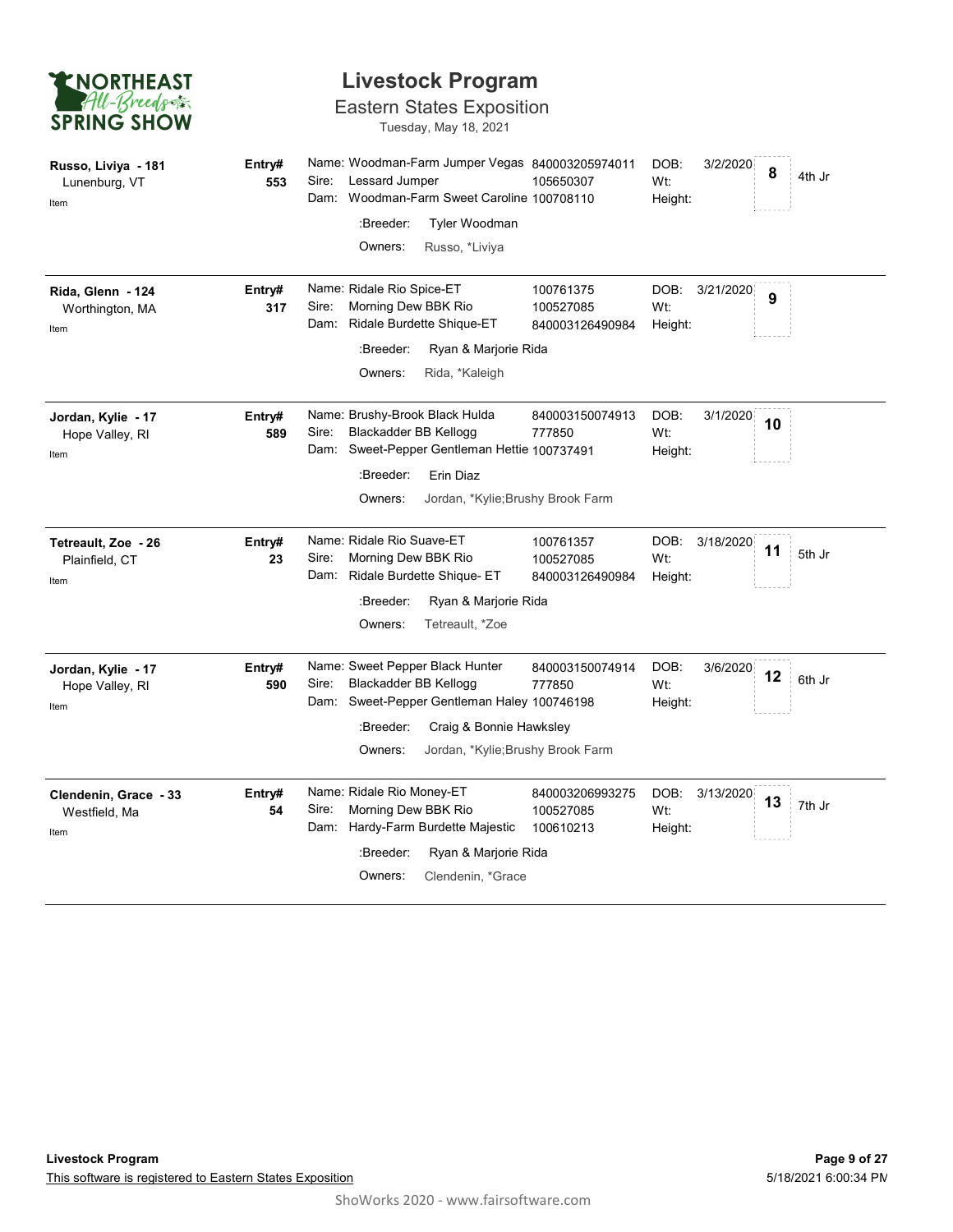

### Class: 116 - Winter Yrlng Heifer

| <b>ENORTHEAST</b>                              |               | <b>Livestock Program</b>                                                                                                                                                                         |                                                                                             |                                     |                         |
|------------------------------------------------|---------------|--------------------------------------------------------------------------------------------------------------------------------------------------------------------------------------------------|---------------------------------------------------------------------------------------------|-------------------------------------|-------------------------|
| All-Breeds<br><b>SPRING SHOW</b>               |               | <b>Eastern States Exposition</b><br>Tuesday, May 18, 2021                                                                                                                                        |                                                                                             |                                     |                         |
| Class: 116 - Winter Yring Heifer               |               |                                                                                                                                                                                                  |                                                                                             |                                     |                         |
| Woodman, Tyler - 153<br>Claremont, NH<br>Item  | Entry#<br>50  | Name: Grand-View Gentle Blues<br>Duo Star Gentleman-ET<br>Sire:<br>Dam: Hawksfield GVA Pardner Blue-E 100576838<br>:Breeder:<br>Timothy & Katie Busch<br>Parker, Diana; Tyler Woodman<br>Owners: | 840003205241925<br>106306758                                                                | DOB:<br>12/1/2019<br>Wt:<br>Height: | 1                       |
| Rida, Glenn - 124<br>Worthington, MA<br>Item   | Entry#<br>318 | Name: Ridale PBR In Vegas-ET<br>Sire:<br>Palmyra Berkely Reagen-ET<br>Dam: Hardy-Farm Rio Verify<br>:Breeder:<br>Ryan & Marjorie Rida<br>Rida, *Madison<br>Owners:                               | 100761281<br>840003123620602<br>100587126                                                   | DOB: 12/31/2019<br>Wt:<br>Height:   | $\overline{\mathbf{2}}$ |
| Jordan, Kylie - 17<br>Hope Valley, RI<br>Item  | Entry#<br>588 | Name: Sweet-Pepper Big Hootie<br>Deer-Hill Harry Bigshot<br>Sire:<br>Dam: Sweet-Pepper Seymore Honor<br>Craig & Bonnie Hawksley<br>:Breeder:<br>Jordan, *Kylie; Brushy Brook Farm<br>Owners:     | 840003150074918<br>100740772<br>100655775                                                   | DOB: 12/9/2019<br>Wt:<br>Height:    | 3<br>1st Jr             |
| Woodis, Mary - 115<br>Spencer, Ma<br>Item      | Entry#<br>203 | Name: Ridale PBR Vanna White-ET<br>Palmyra Berkeley Reagan-ET<br>Sire:<br>Dam: Hardy Farm Rio Verify<br>:Breeder:<br>Ryan & Marjorie Rida<br>Owners:                                             | 100761290<br>840003123620602<br>100587126<br>Legacy Lane Farm; Steve, Mary & Zachary Woodis | DOB:<br>1/13/2020<br>Wt:<br>Height: | 4                       |
| Stevens, Chandler - 163<br>Chester, VT<br>Item | Entry#<br>728 | Name: SLCC Predator Tildy<br>Forever Schoon Predator-ET<br>Sire:<br>Dam: SLCC Burdette Tabatha<br>:Breeder:<br><b>Chandler Stevens</b><br>Stevens, Chandler<br>Owners:                           | 840003224716921<br>11119921<br>100721911                                                    | DOB:<br>1/15/2020<br>Wt:<br>Height: | 5                       |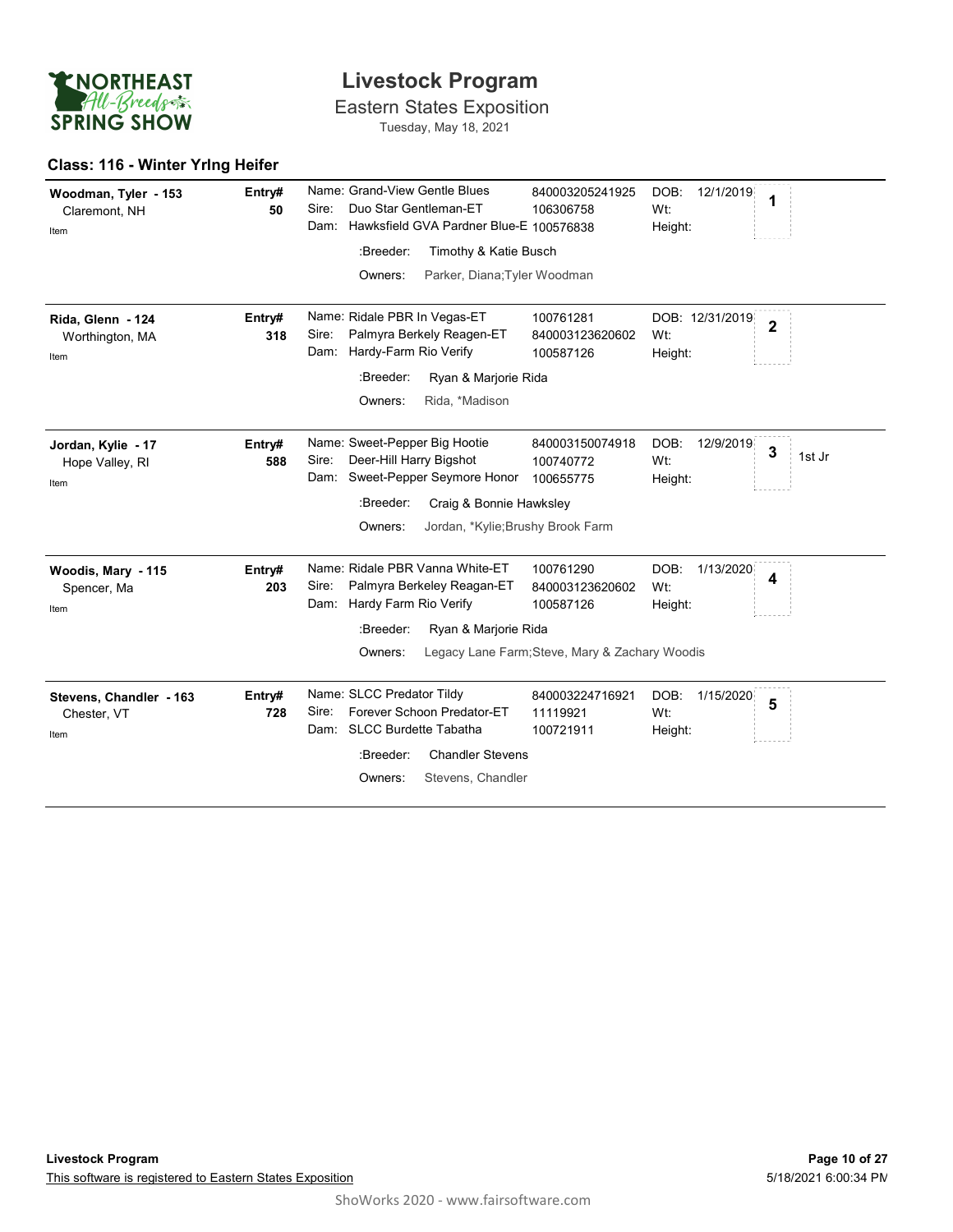

### Class: 117 - Fall Yrlng Heifer

| <b>ENORTHEAST</b><br>All-Breeds              |               | <b>Livestock Program</b>                                                                                       |                                                      |                                     |                                   |
|----------------------------------------------|---------------|----------------------------------------------------------------------------------------------------------------|------------------------------------------------------|-------------------------------------|-----------------------------------|
| <b>SPRING SHOW</b>                           |               | <b>Eastern States Exposition</b><br>Tuesday, May 18, 2021                                                      |                                                      |                                     |                                   |
| Class: 117 - Fall Yring Heifer               |               |                                                                                                                |                                                      |                                     |                                   |
| Davenport, Scott - 38<br>Salem, CT<br>Item   | Entry#<br>105 | Name: Kingswood Chelyote Destiny<br>La Sapiniere Chelyote<br>Sire:<br>Kingswood Dozer Diamond<br>Dam:          | 100758245<br>109397772<br>100735510                  | DOB:<br>10/2/2019<br>Wt:<br>Height: | 1                                 |
|                                              |               | John Ennis<br>:Breeder:                                                                                        |                                                      |                                     | Res Jr Champ.                     |
|                                              |               | Ennis, John; Scott Davenport<br>Owners:                                                                        |                                                      |                                     |                                   |
| Hardy, Henry - 159<br>Farmington, ME<br>Item | Entry#<br>506 | Name: Hardy Farm Champ Kopper<br>Sire:<br>Cedarcut Colatas Champion<br>Hardy Farm Petition Kate<br>Dam:        | 840003141616873<br>100722079<br>840003141616833      | DOB: 10/23/2019<br>Wt:<br>Height:   | $\overline{\mathbf{2}}$<br>1st Jr |
|                                              |               | :Breeder:<br>Hardy Farm                                                                                        |                                                      |                                     |                                   |
|                                              |               | Owners:                                                                                                        | Schofield, *Mackensie; Henry Hardy                   |                                     |                                   |
| Woodis, Mary - 115<br>Spencer, Ma<br>Item    | Entry#<br>204 | Name: Legacy Lane Predator Baily<br>Forever Schoon Predator-ET<br>Sire:<br>Legacy Lane Burdette Bev-ET<br>Dam: | 840003203293559<br>11119921<br>100720974             | DOB: 10/25/2019<br>Wt:<br>Height:   | 3                                 |
|                                              |               | Legacy Lane Farm<br>:Breeder:                                                                                  |                                                      |                                     |                                   |
|                                              |               | Owners:<br>Hartshorn; Danielle Lawton                                                                          | Legacy Lane Farm; Steve, Mary & Zachary Woodis; Karl |                                     |                                   |
| Small, Caitlin - 9<br>HUNTINGTON, MA<br>Item | Entry#<br>86  | Name: Silver-Lane Predators Desire<br>Forever Schoon Predator-ET<br>Sire:<br>Dam: Dar-Ker Prides Kayla         | 840003151205694<br>11119921<br>840003128380035       | DOB:<br>9/5/2019<br>Wt:<br>Height:  | $\overline{\mathbf{4}}$           |
|                                              |               | <b>Caitlin Small</b><br>:Breeder:                                                                              |                                                      |                                     |                                   |
|                                              |               | Small, Caitlin<br>Owners:                                                                                      |                                                      |                                     |                                   |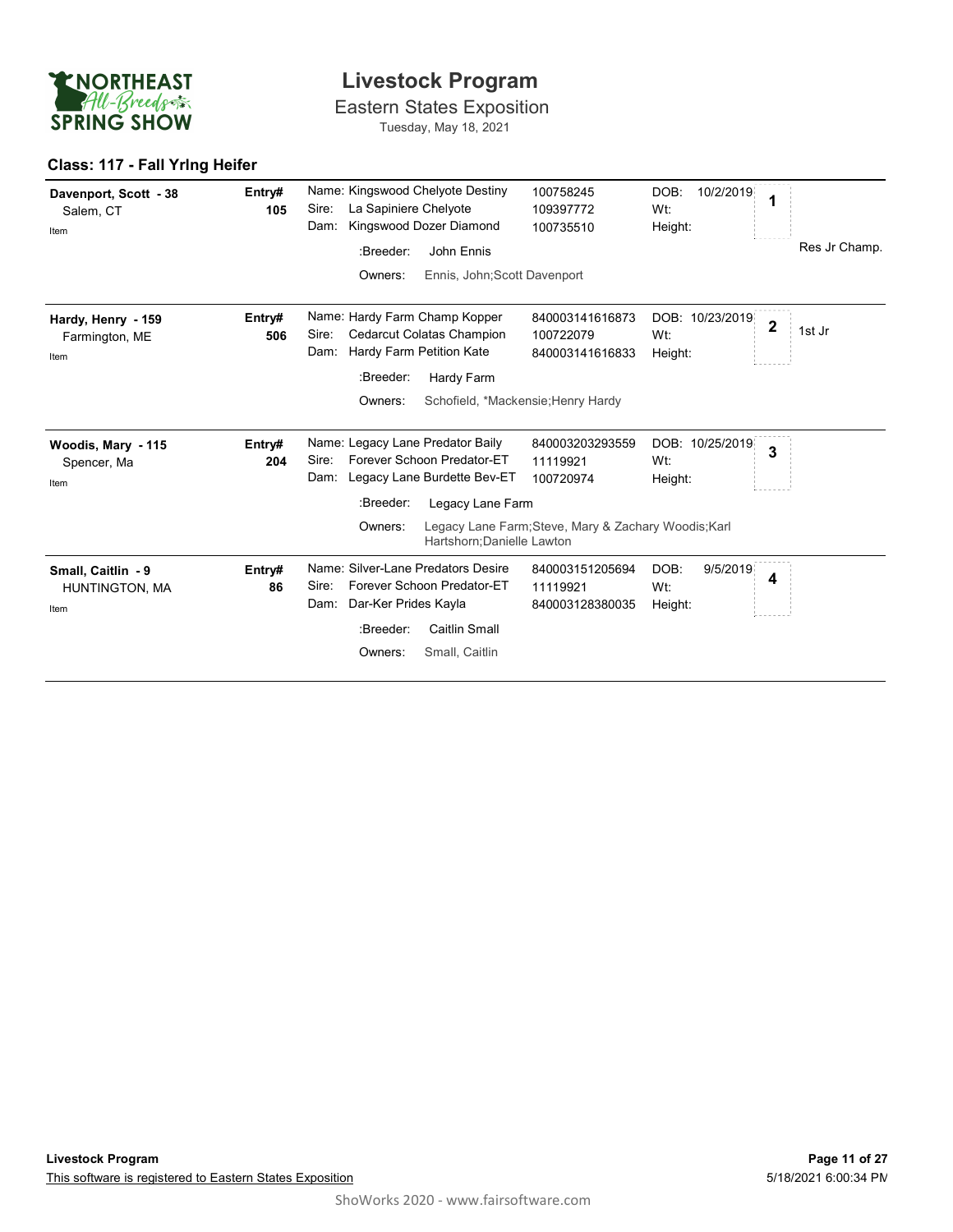

Eastern States Exposition Tuesday, May 18, 2021

#### Class: 118 - Uncalved Jr Two Year Old Heifer

| Hawklsey, Craig - 317<br>West kingstown, Ri<br>Item | Entrv#<br>548 | Name: Sweet Pepper Vicking Fawn<br>De La Plaine Vicking-ET<br>Sire:<br>Dam: Sweet Pepper Francis Fallon | 840003201985482<br>107961868<br>100737455 | --------<br>DOB: 8/11/2019 1<br>Wt:<br>Height: |
|-----------------------------------------------------|---------------|---------------------------------------------------------------------------------------------------------|-------------------------------------------|------------------------------------------------|
|                                                     |               | Craig & Bonnie Hawklsey<br>:Breeder:                                                                    |                                           | .                                              |
|                                                     |               | Hawksley, Craig & Bonnie<br>Owners:                                                                     |                                           |                                                |
|                                                     |               |                                                                                                         |                                           |                                                |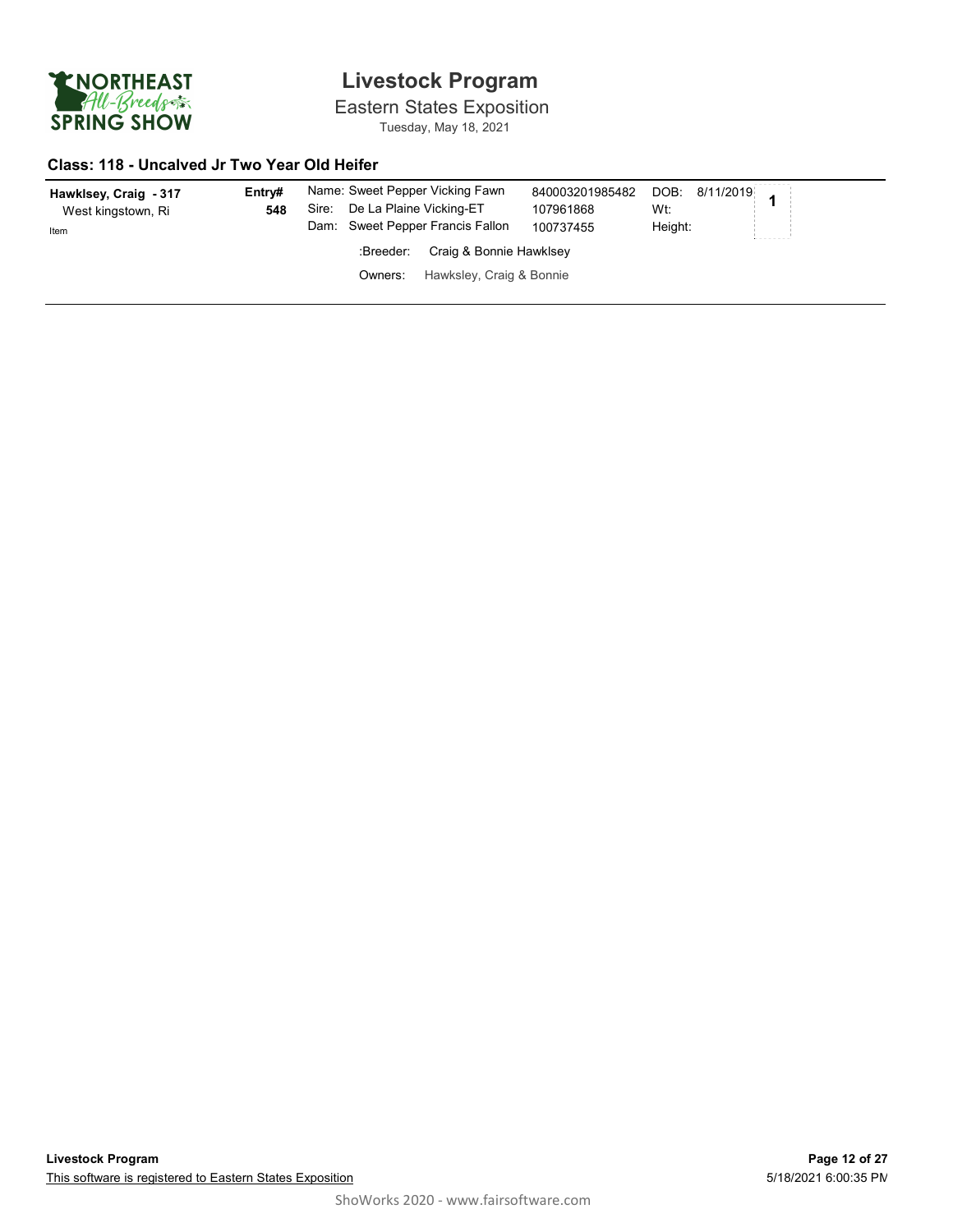

Eastern States Exposition Tuesday, May 18, 2021

#### Class: 124 - Jr Best Three Females

| Vail, Peter - 302<br>Englewood, FL<br>Item          | Entry#<br>1960 | Name: Entry<br>Sire:<br>Dam: |                                       | DOB:<br>Wt:<br>Height: |                                                                                                                                                                                                                                                                                                                                                                                                                                                                                    |
|-----------------------------------------------------|----------------|------------------------------|---------------------------------------|------------------------|------------------------------------------------------------------------------------------------------------------------------------------------------------------------------------------------------------------------------------------------------------------------------------------------------------------------------------------------------------------------------------------------------------------------------------------------------------------------------------|
|                                                     |                | :Breeder:<br>Owners:         | Vail, Peter                           |                        | Prem Exhibitor/Heifer Show                                                                                                                                                                                                                                                                                                                                                                                                                                                         |
| Rida, Marjorie - 99<br>Worthington, MA<br>Item      | Entry#<br>1961 | Name: Entry<br>Sire:<br>Dam: |                                       | DOB:<br>Wt:<br>Height: | $\label{eq:1} \begin{split} \mathcal{L}_{\mathcal{A}}(\mathcal{A}) & = \mathcal{L}_{\mathcal{A}}(\mathcal{A}) \mathcal{A}(\mathcal{A}) \mathcal{A}(\mathcal{A}) \mathcal{A}(\mathcal{A}) \mathcal{A}(\mathcal{A}) \mathcal{A}(\mathcal{A}) \mathcal{A}(\mathcal{A}) \mathcal{A}(\mathcal{A}) \mathcal{A}(\mathcal{A}) \mathcal{A}(\mathcal{A}) \mathcal{A}(\mathcal{A}) \mathcal{A}(\mathcal{A}) \mathcal{A}(\mathcal{A}) \mathcal{A}(\mathcal{A}) \mathcal{A}(\mathcal{A}) \math$ |
|                                                     |                | :Breeder:<br>Owners:         | Ridale Genetics; Ryan & Marjorie Rida |                        | Prem Breeder/Heifer Show                                                                                                                                                                                                                                                                                                                                                                                                                                                           |
| Hinz, Casey - 178<br>Houghton, NY<br>Item           | Entry#<br>1959 | Name: Entry<br>Sire:<br>Dam: |                                       | DOB:<br>Wt:<br>Height: | $\cdots \cdots \cdots \cdots$<br>1                                                                                                                                                                                                                                                                                                                                                                                                                                                 |
|                                                     |                | :Breeder:<br>Owners:         | <b>Lakeview Genetics</b>              |                        |                                                                                                                                                                                                                                                                                                                                                                                                                                                                                    |
| Hardy, Henry - 159<br>Farmington, ME<br>Item        | Entry#<br>518  | Name: Entry<br>Sire:<br>Dam: |                                       | DOB:<br>Wt:<br>Height: | $\label{eq:2.1} \begin{array}{cccccccccc} \cdots & \cdots & \cdots & \cdots & \cdots \end{array}$<br>$\mathbf 2$                                                                                                                                                                                                                                                                                                                                                                   |
|                                                     |                | :Breeder:<br>Owners:         | Hardy, Henry                          |                        |                                                                                                                                                                                                                                                                                                                                                                                                                                                                                    |
| Wright, Bailey - 100<br>DeKalb Junction, ny<br>Item | Entry#<br>950  | Name: Entry<br>Sire:<br>Dam: |                                       | DOB:<br>Wt:<br>Height: | $- - - - -$<br>3                                                                                                                                                                                                                                                                                                                                                                                                                                                                   |
|                                                     |                | :Breeder:<br>Owners:         | Wright, *Bailey                       |                        |                                                                                                                                                                                                                                                                                                                                                                                                                                                                                    |
| Woodman, Tyler - 153<br>Claremont, NH<br>Item       | Entry#<br>924  | Name: Entry<br>Sire:<br>Dam: |                                       | DOB:<br>Wt:<br>Height: | $\label{eq:1.1} \begin{array}{cccccccccccccc} \cdots & \cdots & \cdots & \cdots & \cdots \end{array}$<br>4                                                                                                                                                                                                                                                                                                                                                                         |
|                                                     |                | :Breeder:<br>Owners:         | Woodman-Farm                          |                        |                                                                                                                                                                                                                                                                                                                                                                                                                                                                                    |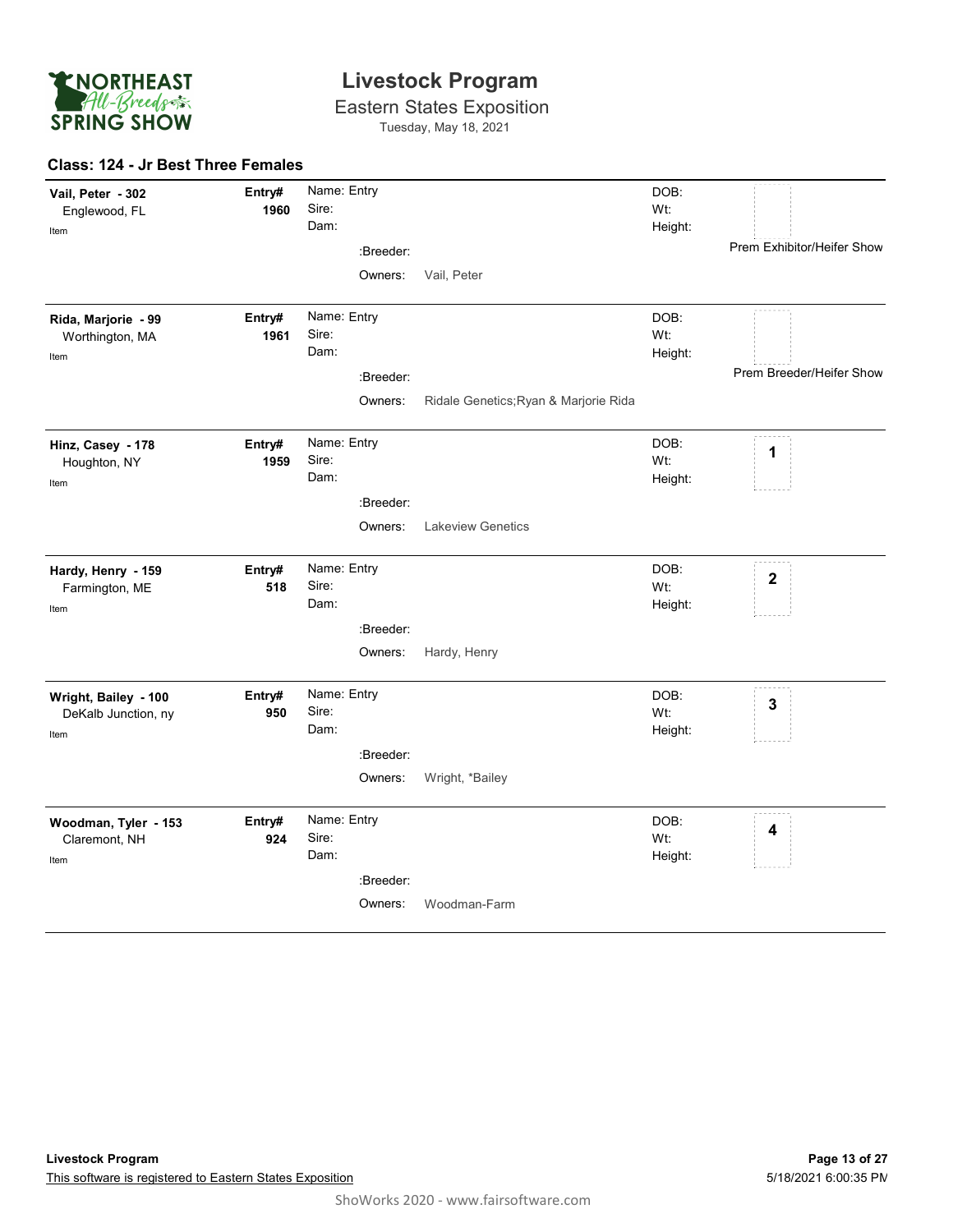

Eastern States Exposition Tuesday, May 18, 2021

#### Class: 130 - Jr Two Year Old Cow

| Small, Caitlin - 9<br>HUNTINGTON, MA<br>Item | Entrv#<br>87 | Name: Hidden-Valley DB Bermuda<br>Sire:<br>Dam: | Family-Af-Ayr Rem Dbl Barrel-E1100601945<br>Hidden-Valley Reality Boutique-E50803899 | 840003207153656                      | DOB:<br>Wt:<br>Height: | --------<br>3/2/2019<br>1st Jr<br>-------- |  |
|----------------------------------------------|--------------|-------------------------------------------------|--------------------------------------------------------------------------------------|--------------------------------------|------------------------|--------------------------------------------|--|
|                                              |              | :Breeder:                                       | Royston III & Peggy Coale                                                            |                                      |                        | Jr Show Res Int Champ                      |  |
|                                              |              | Owners:                                         |                                                                                      | Small, *Jared (lease); Caitlin Small |                        |                                            |  |
|                                              |              |                                                 |                                                                                      |                                      |                        |                                            |  |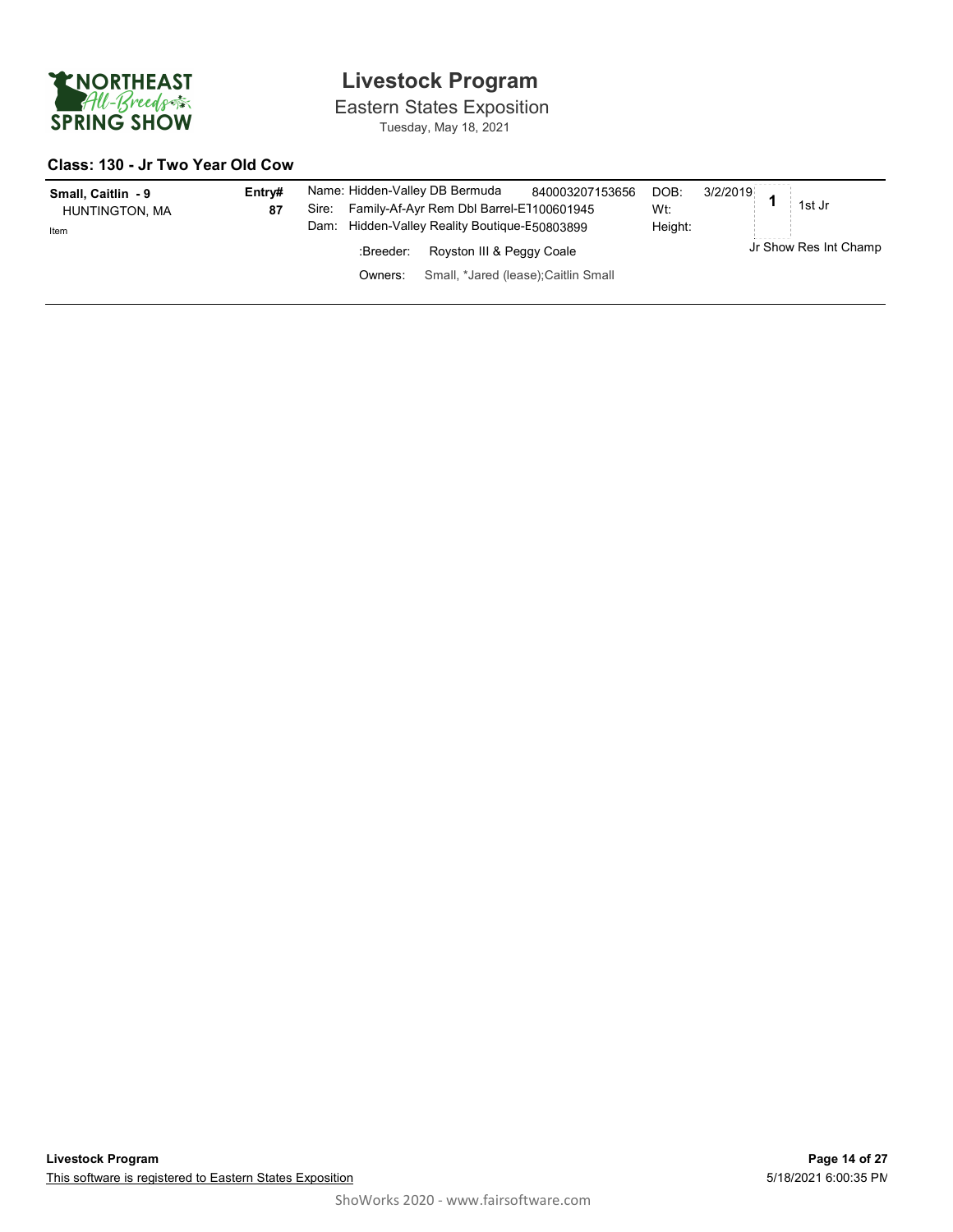

Eastern States Exposition Tuesday, May 18, 2021

#### Class: 131 - Sr Two Year Old Cow

| Bartholomew, Bob - 106<br>East Chatham, NY<br>Item                     | Entry#<br>921 | Name: Aldens Showstar Holiday<br>Kellcrest Showstar-ET<br>Sire:<br>Dam: Aldens Dreamer Hickory                                                                                | 100751266<br>103495571<br>100728758                   | DOB: 12/1/2018<br>Wt:<br>Height:    | 1<br>HM Int Champ.                |
|------------------------------------------------------------------------|---------------|-------------------------------------------------------------------------------------------------------------------------------------------------------------------------------|-------------------------------------------------------|-------------------------------------|-----------------------------------|
|                                                                        |               | :Breeder:<br>David Alden<br>Bartholomew, Robert<br>Owners:                                                                                                                    |                                                       |                                     |                                   |
| Wright, Bailey - 100<br>DeKalb Junction, ny<br>Item                    | Entry#<br>674 | Name: Wildly Rich Free As A JBird<br>Sire:<br>Terrace Bank Free Beer-ET<br>Dam: Wildly Rich Burds JBeam                                                                       | 840003147304235<br>106437377<br>72401850              | DOB:<br>9/3/2018<br>Wt:<br>Height:  | $\overline{\mathbf{2}}$<br>1st Jr |
|                                                                        |               | :Breeder:<br>Richard Englebrecht<br>Owners:<br>Wright, *Bailey                                                                                                                |                                                       |                                     | Jr Show HM Int Champ              |
| Burne, Christopher - 332<br>Carolina, RI<br>Item                       | Entry#<br>711 | Name: Diamond-Ridge Predator Frenchi840003202870512<br>Forever Schoon Predator-ET<br>Sire:<br>Dam: Diamond-Ridge Hawthorne Fanc 100726578<br>Christopher G Burne<br>:Breeder: | 11119921                                              | DOB:<br>9/13/2018<br>Wt:<br>Height: | 3                                 |
|                                                                        |               | Burne, Christopher G<br>Owners:                                                                                                                                               |                                                       |                                     |                                   |
| Russo, Liviya - 181<br>Lunenburg, VT<br>Item                           | Entry#<br>554 | Name: Auburn-Star Predator Chimera<br>Forever Schoon Predator<br>Sire:<br>Dam: Agawam Madmax Dragon                                                                           | 840003200212322<br>11119921<br>69762402               | DOB:<br>12/1/2018<br>Wt:<br>Height: | 4<br>2nd Jr                       |
|                                                                        |               | Samantha Russo<br>:Breeder:<br>Russo, *Liviya<br>Owners:                                                                                                                      |                                                       |                                     |                                   |
| Fortin, Bethany and Bryant - 20 Entry#<br>Ellenburg Center, NY<br>Item | 213           | Name: Echo-Notch G Felicia<br>Palmyra Reality Gibbs-ET<br>Sire:<br>Dam: Ms Simbad Feather                                                                                     | 840003210851872<br>69261849<br>69752951               | DOB: 10/26/2018<br>Wt:<br>Height:   | 5                                 |
|                                                                        |               | :Breeder:<br>James Ward<br>Owners:                                                                                                                                            | Fortin, Bethany & Bryant; James Ward                  |                                     |                                   |
| Clendenin, Grace - 33<br>Westfield, Ma<br>Item                         | Entry#<br>55  | Name: Honor-Roll Free Milkshake<br>Sire:<br>Terrace-Bank Free Beer<br>Dam: Honor-Roll Jamison Gale                                                                            | 8400031445524963 DOB:<br>106437377<br>840003142844342 | 1/2/2019<br>Wt:<br>Height:          | 6<br>3rd Jr                       |
|                                                                        |               | :Breeder:<br><b>Harold Deering</b><br>Clendenin, *Grace<br>Owners:                                                                                                            |                                                       |                                     |                                   |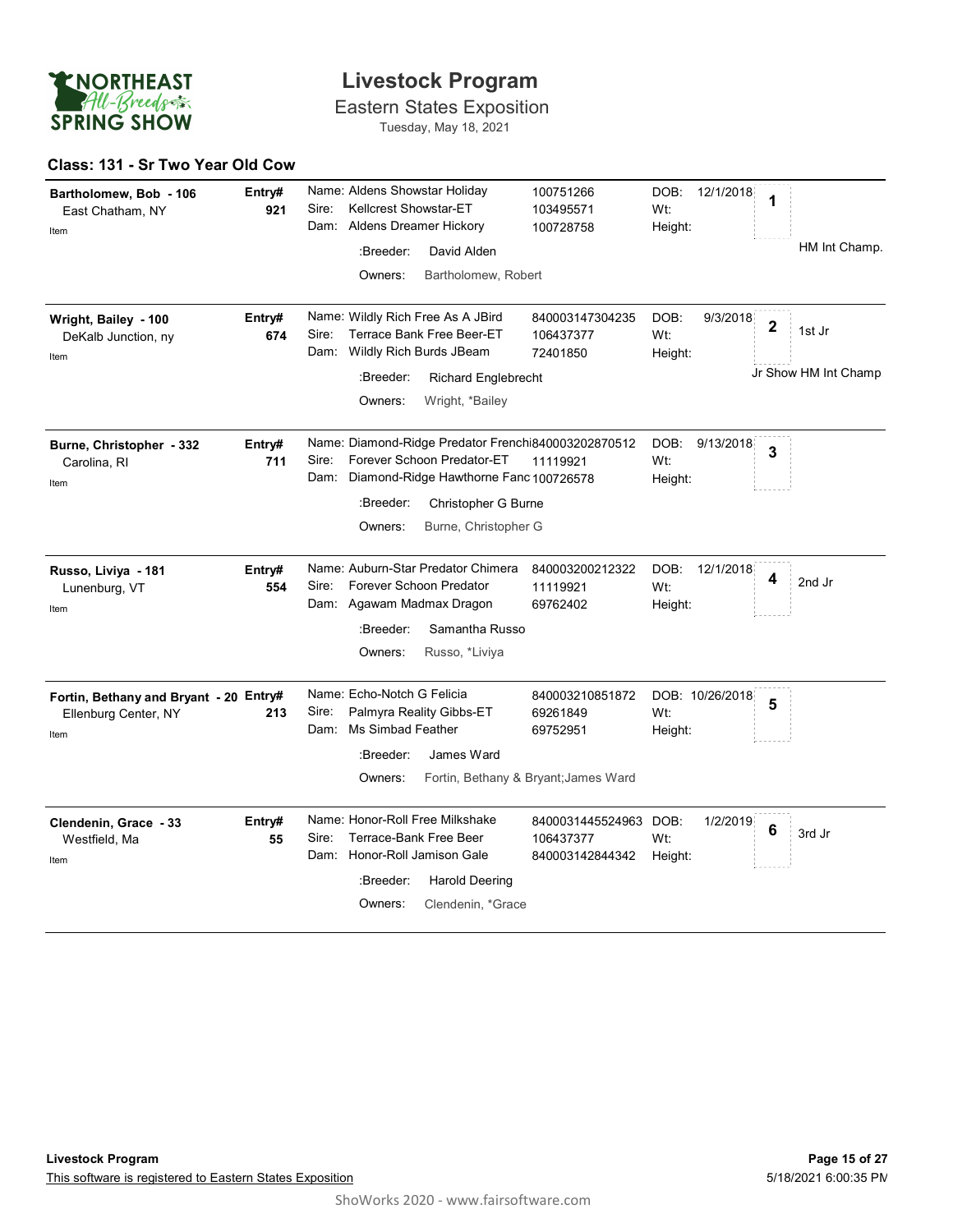

Eastern States Exposition Tuesday, May 18, 2021

#### Class: 132 - Jr Three Year Old Cow

| Rida, Marjorie - 99<br>Worthington, MA<br>Item | Entrv#<br>614 | Sire:<br>Dam: |                      | Name: Ridale Reagan Mandy Moore-ET100750069<br>Palmyra Berkely Reagan-ET<br>Hardy Farm Burdette Majestic | 840003123620602<br>100610213                                                   | DOB:<br>Wt:<br>Height: | 6/3/2018                  |
|------------------------------------------------|---------------|---------------|----------------------|----------------------------------------------------------------------------------------------------------|--------------------------------------------------------------------------------|------------------------|---------------------------|
|                                                |               |               | :Breeder:<br>Owners: |                                                                                                          | Ridale Genetics: Ryan & Marjorie Rida<br>Ridale Genetics; Ryan & Marjorie Rida |                        | .<br>Int & HM Grand Champ |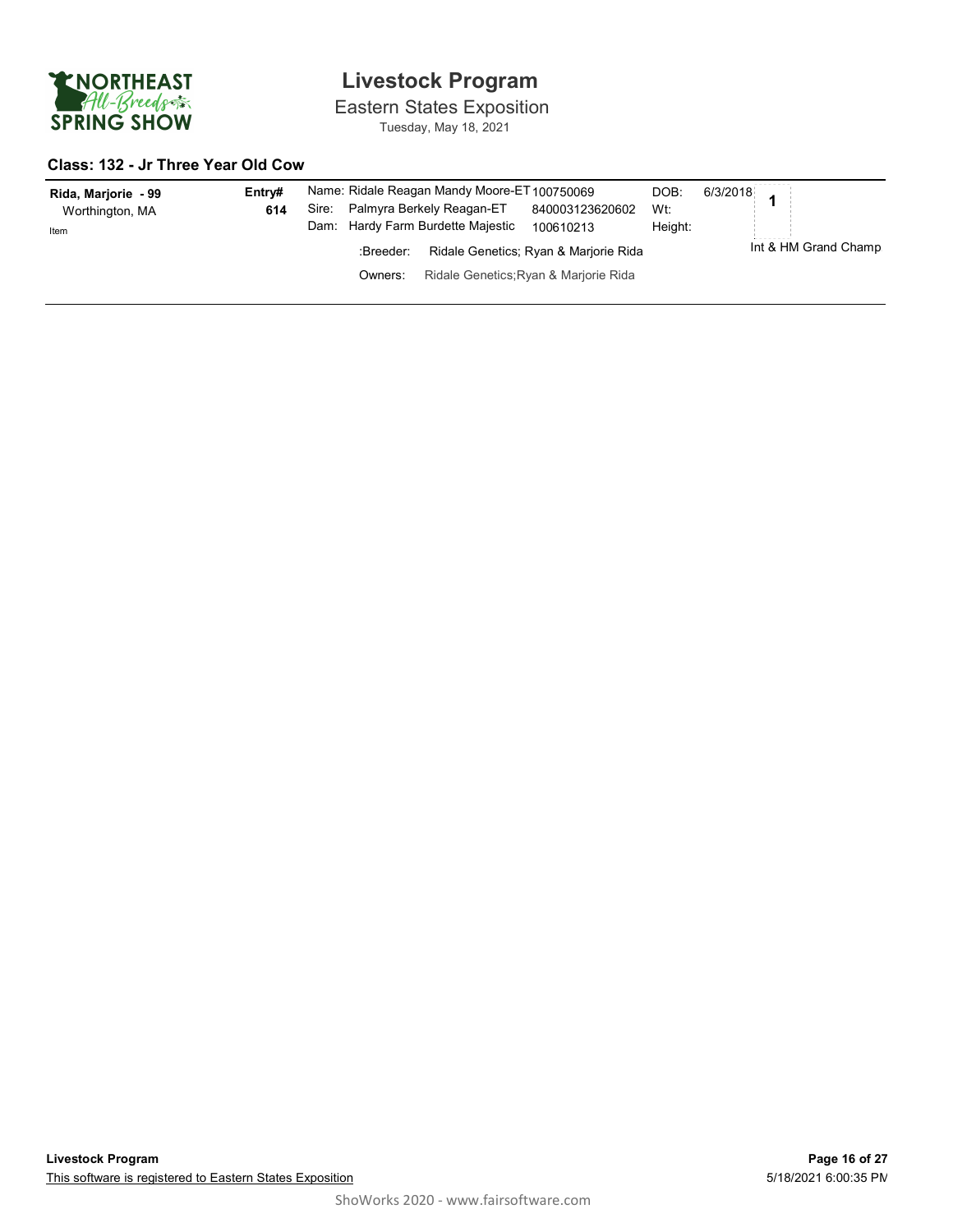

#### Class: 133 - Sr Three Year Old Cow

| <b>ENORTHEAST</b>                                     |               | <b>Livestock Program</b>                                                                                                                                                                                         |                                               |  |  |
|-------------------------------------------------------|---------------|------------------------------------------------------------------------------------------------------------------------------------------------------------------------------------------------------------------|-----------------------------------------------|--|--|
| All-Breeds<br><b>SPRING SHOW</b>                      |               | <b>Eastern States Exposition</b><br>Tuesday, May 18, 2021                                                                                                                                                        |                                               |  |  |
| Class: 133 - Sr Three Year Old Cow                    |               |                                                                                                                                                                                                                  |                                               |  |  |
| woodis, william - 239<br>north brookfield, ma<br>Item | Entry#<br>527 | Name: ALW Reagan Luna<br>100741166<br>DOB:<br>9/1/2017<br>1<br>Palmyra Berkely Reagan-ET<br>Sire:<br>840003123620602<br>Wt:<br>ALW Rattler Jordan<br>Dam:<br>100705939<br>Height:                                | 1st Jr                                        |  |  |
|                                                       |               | Andrew & Kendra Wright<br>:Breeder:                                                                                                                                                                              | Jr Show Int & HM Grand/Open Res Int<br>Champ. |  |  |
|                                                       |               | Blaisdell, *Gabe;Lone Birch Ayrshires;Ayr-Bay Farm<br>Owners:                                                                                                                                                    |                                               |  |  |
| Woodman, Tyler - 153<br>Claremont, NH<br>Item         | Entry#<br>807 | Name: Woodman-Farm R Super Secret 840003143351260<br>DOB:<br>12/6/2017<br>$\overline{2}$<br>Palmyra Berkley Reagan-ET<br>Sire:<br>Wt:<br>840003123620602<br>Dam: Woodman-Farm Mad Max Sandy 100657067<br>Height: |                                               |  |  |
|                                                       |               | :Breeder:<br>Tyler Woodman                                                                                                                                                                                       |                                               |  |  |
|                                                       |               | Owners:<br>Woodman, Tyler                                                                                                                                                                                        |                                               |  |  |
| Kelly III, William - 175<br>Winchester, NH<br>Item    | Entry#<br>949 | Name: Rousell-Ayr-Farm Burdet Rowan 840003146636721<br>DOB: 12/10/2017<br>3<br>Palmyra Tri-Star Burdette-ET<br>Sire:<br>Wt:<br>100419568<br><b>Yellow Briar Raven</b><br>Dam:<br>100716553<br>Height:            |                                               |  |  |
|                                                       |               | Rousell-Ayr-Farm<br>:Breeder:                                                                                                                                                                                    |                                               |  |  |
|                                                       |               | Kelly III, William M<br>Owners:                                                                                                                                                                                  |                                               |  |  |
| Kelly III, William - 175<br>Winchester, NH<br>Item    | Entry#<br>815 | Name: Scapeland Regan Remi<br>100741728<br>DOB: 12/18/2017<br>4<br>Palmyra Berkley Regan-ET<br>Sire:<br>840003123620602<br>Wt:<br><b>Scapeland Dreamer Rosa</b><br>Dam:<br>100653607<br>Height:                  |                                               |  |  |
|                                                       |               | :Breeder:<br>Cindy Crawford                                                                                                                                                                                      |                                               |  |  |
|                                                       |               | Kelly III, William M; Tammy Croteau<br>Owners:                                                                                                                                                                   |                                               |  |  |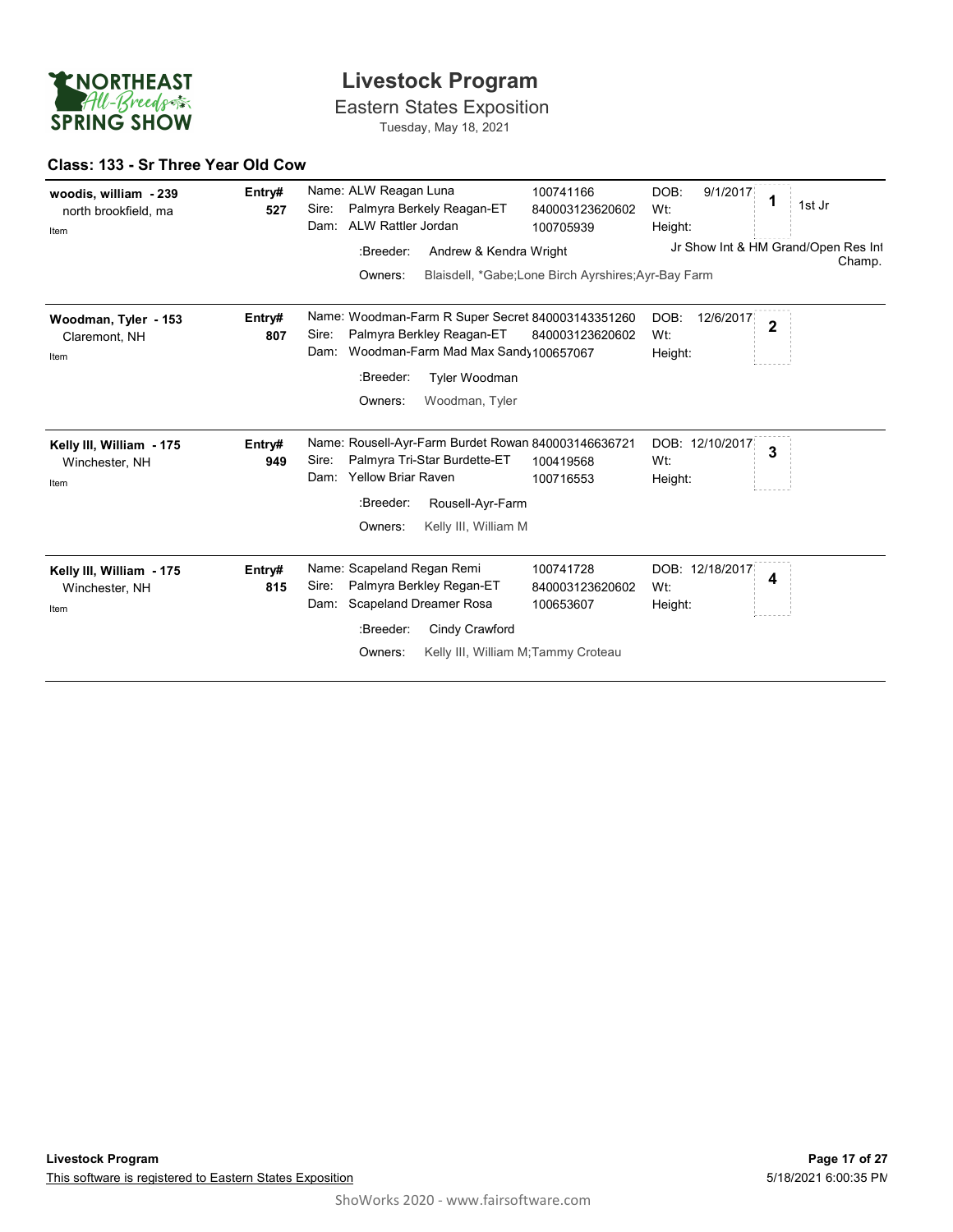

#### Class: 140 - Four Year Old Cow

| <b>ENORTHEAST</b>                                  | <b>Livestock Program</b><br>All-Breeds<br><b>Eastern States Exposition</b><br>Tuesday, May 18, 2021 |                                                                                                                                                                                                      |                                                                 |                        |                |                                                |  |
|----------------------------------------------------|-----------------------------------------------------------------------------------------------------|------------------------------------------------------------------------------------------------------------------------------------------------------------------------------------------------------|-----------------------------------------------------------------|------------------------|----------------|------------------------------------------------|--|
| <b>SPRING SHOW</b>                                 |                                                                                                     |                                                                                                                                                                                                      |                                                                 |                        |                |                                                |  |
| Class: 140 - Four Year Old Cow                     |                                                                                                     |                                                                                                                                                                                                      |                                                                 |                        |                |                                                |  |
| Vail, Peter - 302<br>Englewood, FL<br>Item         | Entry#<br>394                                                                                       | Name: Old-N-Lazy March Madness-ET 840003136721076<br>Duo Star Gentleman-ET<br>Sire:<br>Dam: Shawards Calimero Megan<br>Megan Syndicate<br>:Breeder:<br>Owners:                                       | 106306758<br>100515910<br>Vail, Peter; Mike & Linda Hellenbrand | DOB:<br>Wt:<br>Height: | 3/13/2017      | 1<br>Sr & Grand Champ.                         |  |
| Maloney, Mike - 187<br>Bangor, NY<br>Item          | Entry#<br>1937                                                                                      | Name: Rousell-Ayr-Farm Cherry Pie<br>De La Plaine Prime<br>Sire:<br>Dam: Rousell-Ayr-Farm Cherry<br>:Breeder:<br>Rousell-Ayr-Farm<br>Maloney, Michael<br>Owners:                                     | 840003133185584<br>106061020<br>100362419                       | DOB:<br>Wt:<br>Height: | 12/8/2016      | $\overline{\mathbf{2}}$                        |  |
| Farr, Aislynn - 291<br>Richmond, VT<br>Item        | Entry#<br>420                                                                                       | Name: Farr Berkely Cecil<br>Palmyra Bendig Berkely<br>Sire:<br><b>Blue Spruce Burdette Coco</b><br>Dam:<br>Aislynn Farr<br>:Breeder:<br>Farr, *Aislynn<br>Owners:                                    | 840003132675885<br>AYUSA0000692618 Wt:<br>840003010945458       | Height:                | DOB: 10/2/2016 | $\mathbf{3}$<br>1st Jr<br>Jr Show HM Sr Champ. |  |
| Woodman, Tyler - 153<br>Claremont, NH<br>Item      | Entry#<br>810                                                                                       | Name: Woodman-Farm Dempsey Cozy 100728150<br>Maple-Dell Burdette Dempsey-E 65302787<br>Sire:<br>Woodman-Farm Poker Cassidy 100574201<br>Dam:<br>Erin Woodman<br>:Breeder:<br>Woodman-Farm<br>Owners: |                                                                 | DOB:<br>Wt:<br>Height: | 9/7/2016       | $\boldsymbol{4}$                               |  |
| Kelly III, William - 175<br>Winchester, NH<br>Item | Entry#<br>816                                                                                       | Name: Windy-Acres Gillians Gabby<br>Palmyra Berkely Regan-ET<br>Sire:<br>Dam: Windy-Acres Gypsys Gillian<br>:Breeder:<br>Nancy J Plante & Chickering<br>Kelly III, William M<br>Owners:              | 100731972<br>840003123620602<br>100630842                       | DOB:<br>Wt:<br>Height: | 4/11/2017      | 5                                              |  |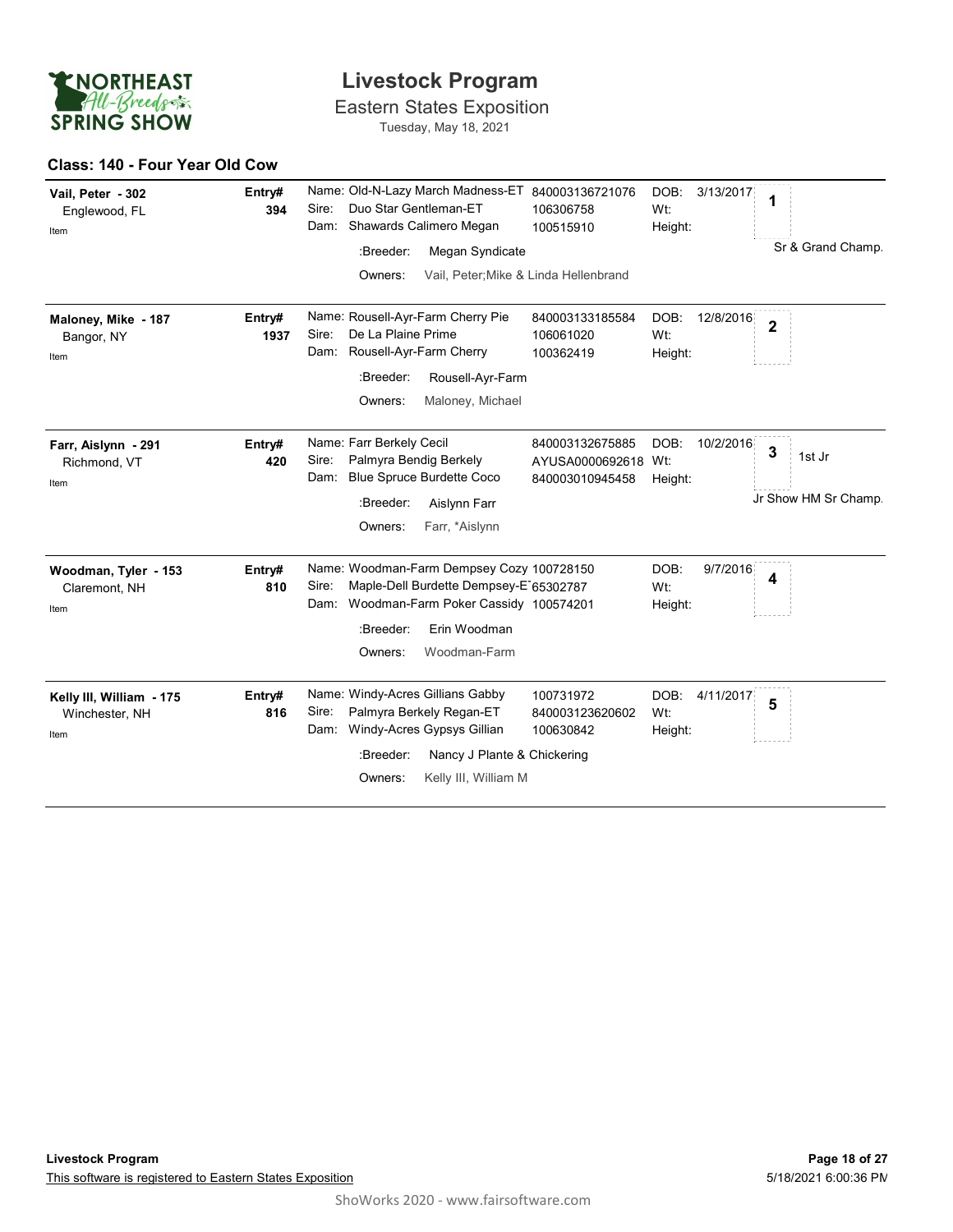

#### Class: 141 - Five Year Old Cow

| <b>ENORTHEAST</b>                                   |               | <b>Livestock Program</b>                                                                                                                                                                                                                                          |
|-----------------------------------------------------|---------------|-------------------------------------------------------------------------------------------------------------------------------------------------------------------------------------------------------------------------------------------------------------------|
| All-Breeds<br><b>SPRING SHOW</b>                    |               | <b>Eastern States Exposition</b><br>Tuesday, May 18, 2021                                                                                                                                                                                                         |
| Class: 141 - Five Year Old Cow                      |               |                                                                                                                                                                                                                                                                   |
| Vail, Peter - 302<br>Englewood, FL<br>Item          | Entry#<br>395 | Name: Old-N-Lazy Gentle Wipeout-ET 73762469<br>DOB:<br>3/8/2016<br>1<br>Duo Star Gentleman-ET<br>Sire:<br>106306758<br>Wt:<br>Dam: De La Plaine Remington Wing-E 100618695<br>Height:<br>Res Sr & Res Grand Champ<br>Kurt Wolf & Michael Maier<br>:Breeder:       |
|                                                     |               | Vail, Peter; Mike & Linda Hellenbrand; Frank & Diane Borba<br>Owners:                                                                                                                                                                                             |
| Shults, Matthew - 383<br>FORT PLAIN, NY<br>Item     | Entry#<br>835 | Name: Heiview Burdette Twisler<br>DOB:<br>3/15/2016<br>840003132099331<br>$\overline{\mathbf{2}}$<br>1st Jr<br>Palmyra Tri-Star Burdette-ET<br>Wt:<br>Sire:<br>100419568<br>Dam: KEM Potters Twisty<br>73660587<br>Height:                                        |
|                                                     |               | Jr Show Res Sr & Res Grand Champ<br>:Breeder:<br>Sean Shults<br>Shults, *Sean<br>Owners:                                                                                                                                                                          |
| Shults, Matthew - 383<br>FORT PLAIN, NY<br>Item     | Entry#<br>834 | Name: Heiview JT Burdette Elsa<br>840003146659401<br>DOB: 12/16/2015<br>3<br>Palmyra Tri-Star Burdette-ET<br>Sire:<br>100419568<br>Wt:<br>Dam: Longview Showstar Emmie<br>100646630<br>Height:<br>Matthew Shults & Kelly Edsall<br>:Breeder:                      |
|                                                     |               | Shults, Matthew; Kelly Edsall<br>Owners:                                                                                                                                                                                                                          |
| Hawklsey, Craig - 317<br>West kingstown, Ri<br>Item | Entry#<br>549 | Name: Sweet Pepper Francis Hana<br>100712269<br>DOB:<br>10/1/2015<br>4<br>Deer Hill Francis<br>Sire:<br>Wt:<br>100602629<br>Dam: Sweet Pepper Poker Harlequin 100617407<br>Height:<br>:Breeder:<br>Craig & Bonnie Hawklsey<br>Hawksley, Craig & Bonnie<br>Owners: |
| Kelly III, William - 175<br>Winchester, NH<br>Item  | Entry#<br>817 | Name: Jackson-Hill Outlaw Jukebox<br>DOB:<br>9/23/2015<br>840003132150905<br>5<br>Jackson-Hill Pedro Outlaw<br>Sire:<br>72193283<br>Wt:<br>Dam: Lombard Dale Hector Jada-ET<br>100537970<br>Height:<br>:Breeder:<br>Jeff Atherton                                 |
|                                                     |               | Kelly III, William M<br>Owners:                                                                                                                                                                                                                                   |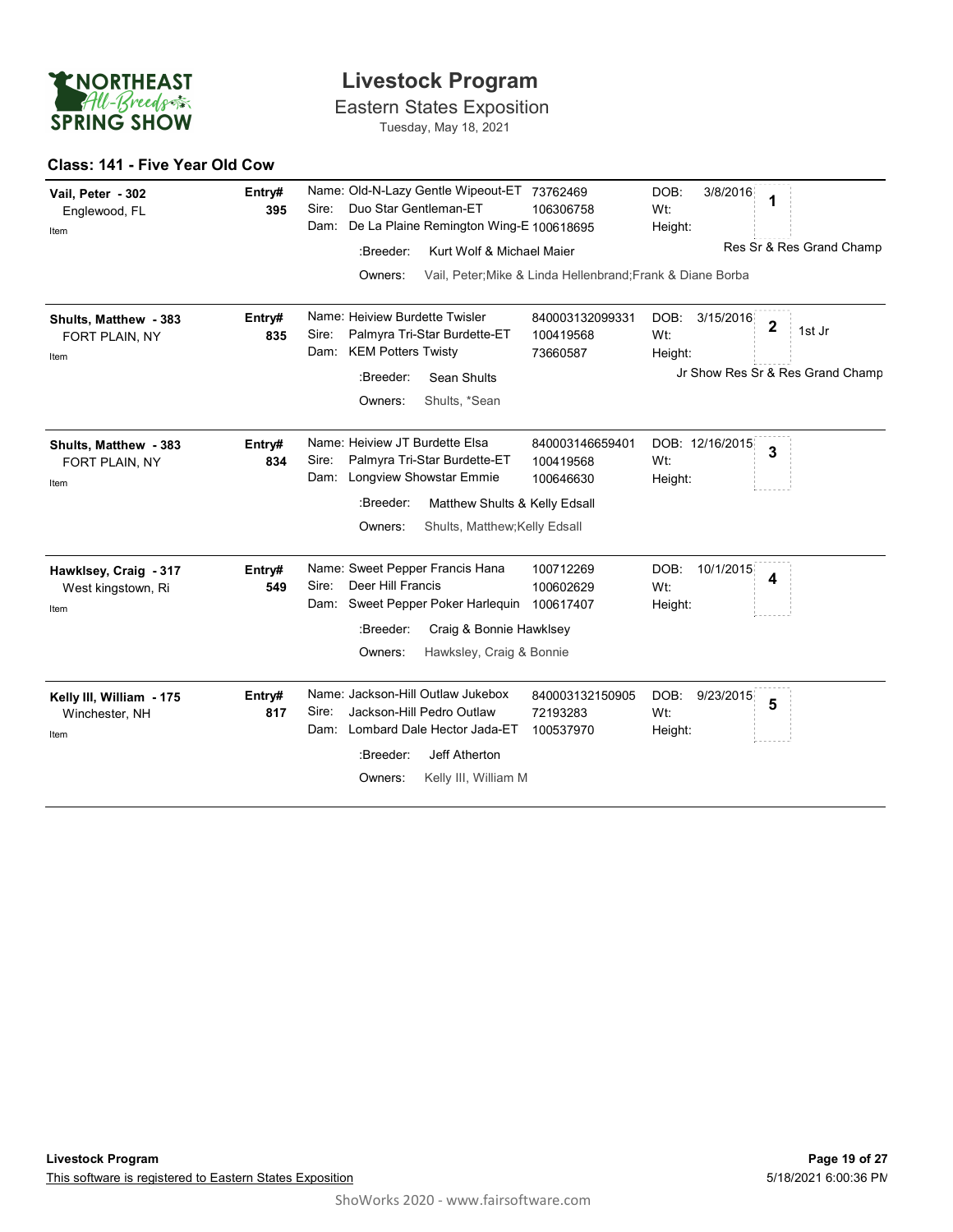

#### Class: 142 - Six Years & Older Cow

| ENORTHEAST                                         | <b>Livestock Program</b>                                                                                                                                                                                                                         |                                                       |  |  |  |
|----------------------------------------------------|--------------------------------------------------------------------------------------------------------------------------------------------------------------------------------------------------------------------------------------------------|-------------------------------------------------------|--|--|--|
| All-Breeds<br><b>SPRING SHOW</b>                   | <b>Eastern States Exposition</b><br>Tuesday, May 18, 2021                                                                                                                                                                                        |                                                       |  |  |  |
| Class: 142 - Six Years & Older Cow                 |                                                                                                                                                                                                                                                  |                                                       |  |  |  |
| Woodman, Tyler - 153<br>Claremont, NH<br>Item      | Name: Woodman-Farm B Victoria Secre100696653<br>Entry#<br>Palmyra Tri-Star Burdette-ET<br>Sire:<br>100419568<br>808<br>Woodman-Farm Mad Max Sand 100657067<br>Dam:<br>Tyler Woodman<br>:Breeder:<br>Woodman, Tyler<br>Owners:                    | DOB:<br>3/13/2015<br>1<br>Wt:<br>Height:              |  |  |  |
| Kelly III, William - 175<br>Winchester, NH<br>Item | Name: Windy-Acres Gypsy's Gillian<br>100630842<br>Entry#<br>Sire:<br>Libbys Lochinvar<br>818<br>100543021<br>Windy-Acres Gretchens Gypsy<br>Dam:<br>100516386<br>:Breeder:<br>Nancy J Plante & Chickering<br>Kelly III, William M<br>Owners:     | DOB:<br>8/11/2011<br>$\overline{2}$<br>Wt:<br>Height: |  |  |  |
| Jordan, Kylie - 17<br>Hope Valley, RI<br>Item      | Name: Oake Knoll Burdettes Fox<br>100693892<br>Entry#<br>Palmyra Tri-Star Burdette-ET<br>Sire:<br>100419568<br>595<br>Oake Knoll Captains Fox<br>Dam:<br>100634284<br>Joseph Lawton<br>:Breeder:<br>Jordan, *Kylie; Brushy Brook Farm<br>Owners: | DOB: 12/13/2014<br>3<br>1st Jr<br>Wt:<br>Height:      |  |  |  |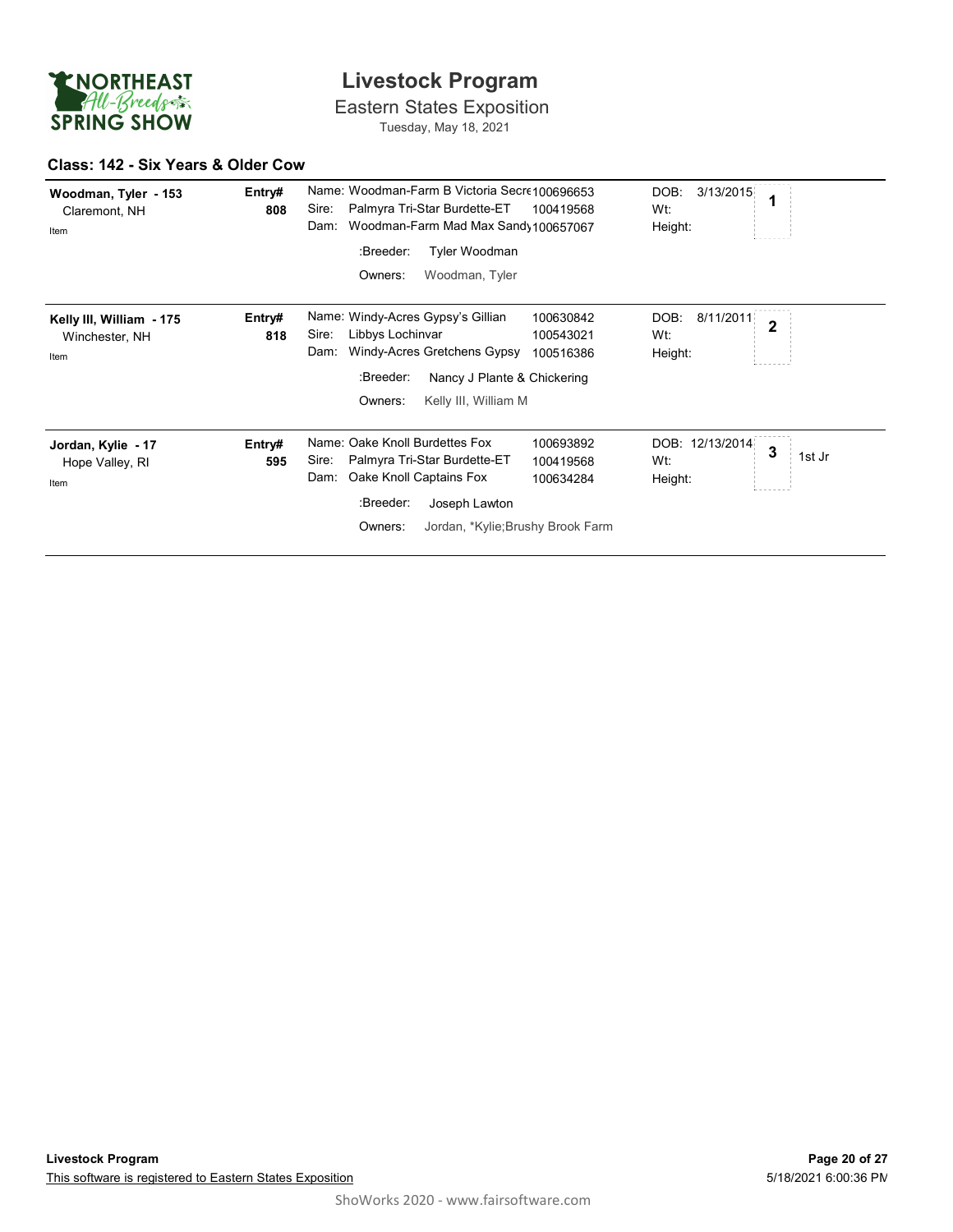

Eastern States Exposition Tuesday, May 18, 2021

#### Class: 143 - Production Cow

| Hill, Sarah - 289<br>Bristol, VT<br>Item | Entry#<br>343 | Name: River-Valley Gavins Brooke<br>Terrrace-Bank Gavin-ET<br>Sire:<br>Dam: Palmyra RV Ramius Brooklyn | 72508771<br>100635070<br>69820248 | 9/18/2012<br>DOB:<br>1st Jr<br>Wt:<br>Height: |
|------------------------------------------|---------------|--------------------------------------------------------------------------------------------------------|-----------------------------------|-----------------------------------------------|
|                                          |               | Randy Allen<br>:Breeder:                                                                               |                                   | .<br>Jr Show Sr & Grand/Open HM Sr<br>Champ.  |
|                                          |               | Hill. *Sarah<br>Owners:                                                                                |                                   |                                               |
|                                          |               |                                                                                                        |                                   |                                               |